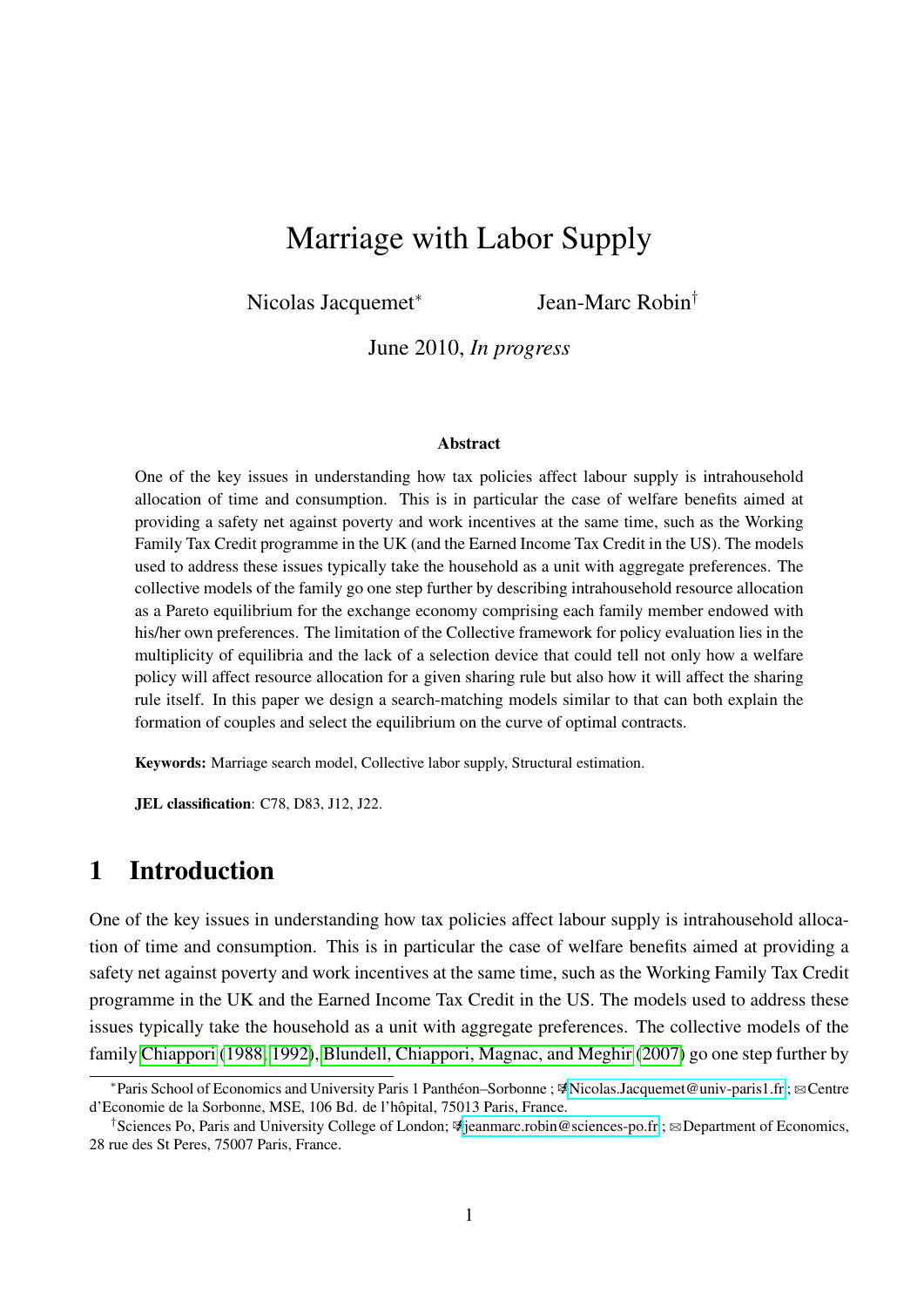describing intrahousehold resource allocation as a Pareto equilibrium for the exchange economy comprising each family member endowed with his/her own preferences. The limitation of the Collective framework for policy evaluation lies in the multiplicity of equilibria and the lack of a selection device that could tell not only how a welfare policy affects resource allocation for a given sharing rule but also how it affects the sharing rule itself. In this paper we design a search-matching models in the spirit of [Sattinger](#page-27-0) [\(1995\)](#page-27-0), [Lu and McAfee](#page-27-1) [\(1996\)](#page-27-1), [Shimer and Smith](#page-27-2) [\(2000\)](#page-27-2) that can both explain the formation of couples and the selected equilibrium on the curve of optimal contracts.

The main characteristics of the model are as follows. Men and women are characterised by their wage. Each individual has an indirect utility that is a function of her own wage and of her spouse's wage via a preference externality that is created within the marriage – otherwise individuals would remain single. Nash bargaining determines the optimal transfer of resources. Single men and women randomly meet on the marriage market and the marriage is consumated if the surplus is positive.

The first modelling difficulty that we face is that we have to find a way of modelling the positive externalities generated by the marriage. A typical argument is that individuals form families to rear children. More generally, public goods and economies of scale can explain the formation of couples. We shall model these externalities in a simple way by introducing a home production process that raises the household's income.

The second difficulty is identification. We shall use data on wages and labour hours. Showing that this information is sufficient to identify the model's structure is not straightforward, and we are able to show partial results. As the model rules out idiosyncratic shocks to individuals' characteristics (wages, preferences), cross-sectional data are essentially enough for estimation. Identification is partial but constructive. We estimate the identified parameters mostly nonparametrically using data on wages, hours of work drawn from the US SIPP.

We finally use the estimated to analyse the EITC. Eissa and Hoynes (2004) find strong positive effects on the labour market participation of lone mothers but in the case of married mothers, the EITC has led to a small reduction in labour market participation – about 1 percentage point. This occurs because the credit is based on family earnings and income. To really understand this phenomenon, a collective model is required.

## 2 The Model

#### 2.1 Setup

We consider a marriage market with  $L_m$  males and  $L_f$  females. The number of married couples is denoted as N and the respective numbers of single males and single females are denoted as  $U_m$  and  $U_f$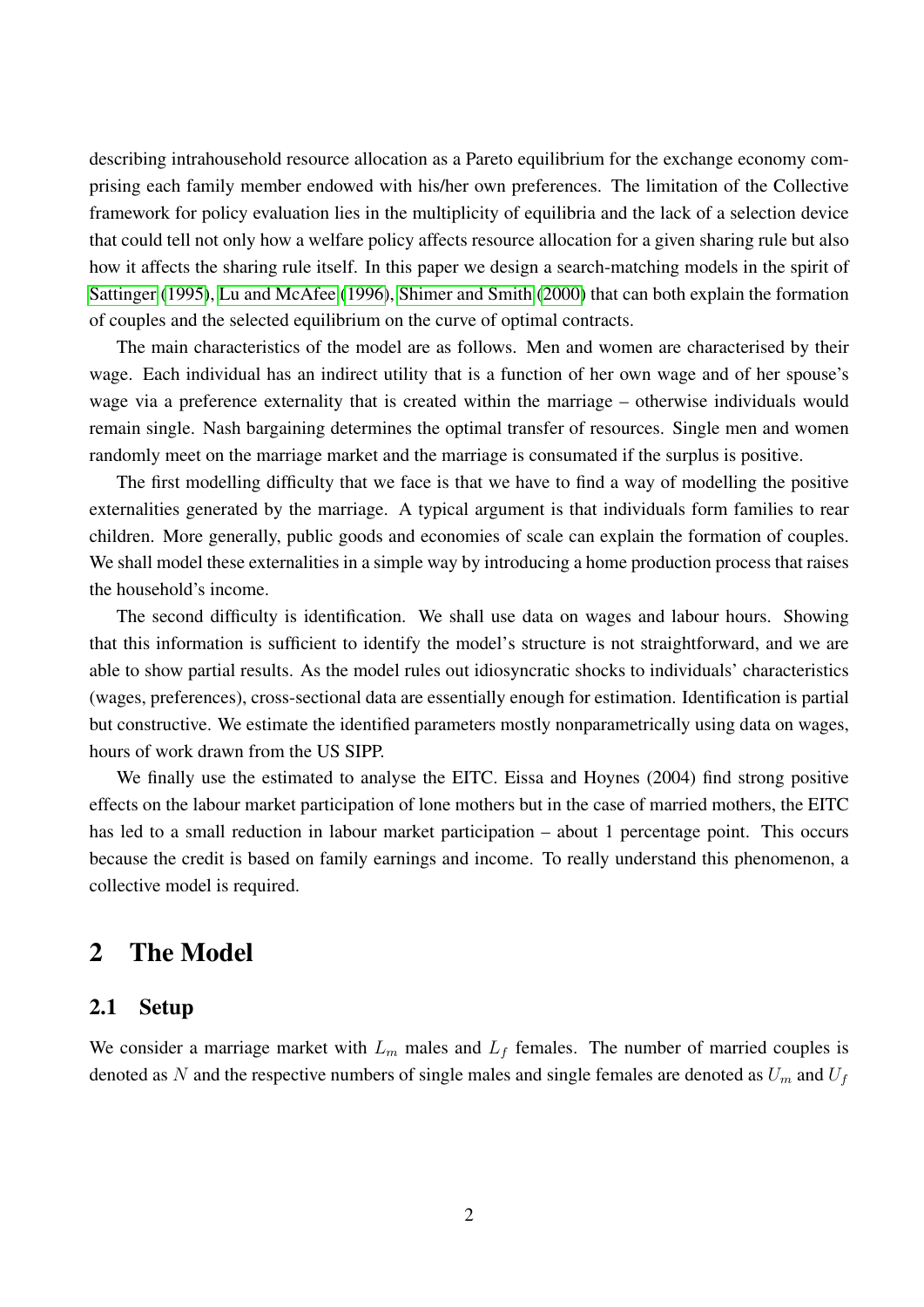with

$$
U_m = L_m - N
$$

$$
U_f = L_f - N.
$$

Note that this implies in particular that  $U_m$  and  $U_f$  are linked by the relation:

$$
L_m - U_m = L_f - U_f = N.
$$

Individuals differ in labor productivity, denoted as  $x \in [x_{min}, x_{max}]$  for males and  $y \in [y_{min}, y_{max}]$ for females. Let  $\ell_m(x)$  and  $\ell_f(y)$  denote the respective measures of males of type x and females of type y, with  $L_m = \int \ell_m(x) dx$  and  $L_f = \int \ell_f(y) dy$ . The corresponding measures of wages in the subpopulations of singles are denoted as  $u_m(x)$  and  $u_f(y)$ , with  $U_m = \int u_m(x) dx$  and  $U_f = \int u_f(y) dy$ . The number of couples of type  $(x, y)$  is denoted as  $n(x, y)$ , with  $N = \iint n(x, y) dx dy$  and

<span id="page-2-0"></span>
$$
\ell_m(x) = \int n(x, y) dy + u_m(x)
$$
  

$$
\ell_f(y) = \int n(x, y) dx + u_f(y).
$$
 (1)

We assume that only singles search for a partner, ruling out "on-the-mariage" search. The number of meetings per period is measured by a meeting function  $M(U_m, U_f)$ , and  $\lambda_i = \frac{M(U_m, U_f)}{U_i}$  $\frac{U_m, U_f)}{U_i}$  is the instantaneous probability that a searching individual of gender  $i$  meet with a possible partner. We also denote  $\lambda = \frac{M(U_m, U_f)}{U}$  $\frac{(v_m, v_f)}{U_m U_f}$ .

All meetings do not result in a match. We assume that there exists a function  $\alpha(x, y) \in [0, 1]$ indicating the probability that a match  $(x, y)$  be consumated. The matching probability is an equilibrium outcome that will be later determined. The matching set  $\mathcal M$  is the support of distribution  $\alpha$ .

Matches are exogenously dissolved with instantaneous probability  $\delta$ .

#### 2.2 Flow equations

In steady state flows in and out of the stocks of married couples must exactly balance each other out. This means that, for all  $(x, y)$ ,

<span id="page-2-1"></span>
$$
\delta n(x, y) = u_m(x) \lambda_m \frac{u_f(y)}{U_f} \alpha(x, y) = \lambda u_m(x) u_f(y) \alpha(x, y). \tag{2}
$$

The left-hand side is the flow of divorces. The right-hand side measures the flow of new marriages as the product of the measure of male singles of type x with the probability of a contact and the probability of drawing a female single of type  $y$ .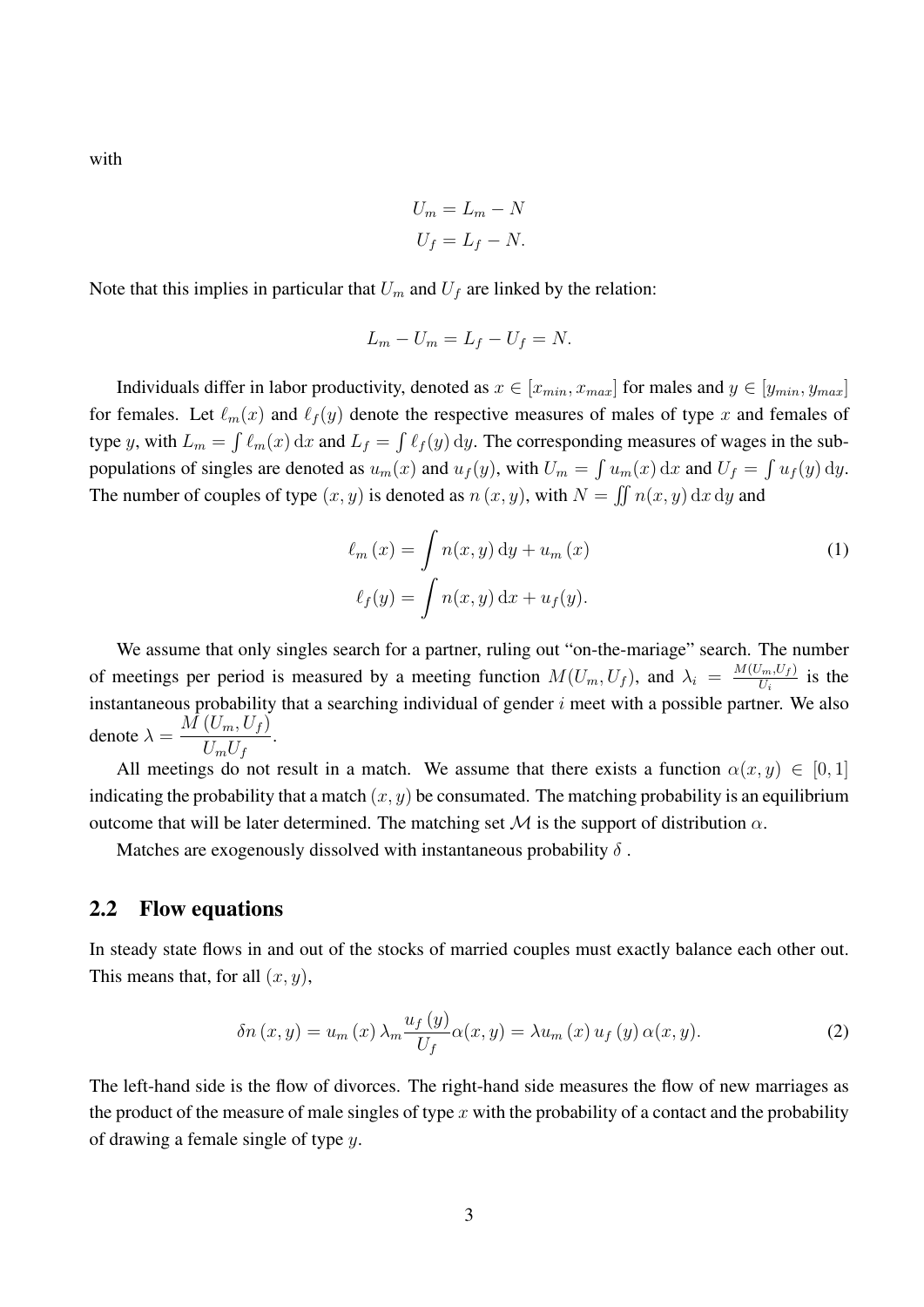Integrating over  $x$ :

$$
\delta \int n(x, y) dy = \lambda u_m(x) \int u_f(y) \alpha(x, y) dy
$$

and using equation [\(1\)](#page-2-0) to substitute  $\int n(x, y)dy$  out of this equation, yields the following equilibrium conditions for  $u_m$ :

$$
\delta\left[\ell_m(x) - u_m(x)\right] = \lambda u_m(x) \int u_f(y) \alpha(x, y) \, dy
$$

or

$$
u_m(x) = \frac{\delta \ell_m(x)}{\delta + \lambda \int u_f(y) \alpha(x, y) dy}.
$$
\n(3)

Symmetrically, the equation defining the equilibrium distribution of wages in the population of single females is

$$
u_f(y) = \frac{\delta \ell_f(y)}{\delta + \lambda \int u_m(x) \alpha(x, y) \, dx}.\tag{4}
$$

### 2.3 Utility flows

Individuals draw utility from consumption and leisure. Let

$$
v_m(x, xT + t) = \frac{xT + t - A_m(x)}{B_m(x)}
$$
\n<sup>(5)</sup>

<span id="page-3-0"></span>
$$
v_f(y, yT + t) = \frac{yT + t - A_f(y)}{B_f(y)}
$$
\n
$$
(6)
$$

denote the indirect utility of male wage x (resp. female wage y) and nonlabour income t. T denotes total time endowment,  $B_m(x)$  and  $B_f(y)$  are aggregate price indices and  $A_m(x)$  and  $A_f(y)$  are minimum expenditures to attain a positive utility. The indirect utility function maximises the utility of consumption and leisure subject to the budget constraint  $c = wh + t$ , for a generic wage of w, consumption c and hours worked h (or leisure  $T - h$ ), and to the participation constraints  $c > 0$  and  $T - h > 0$ .

To keep the model easily tractable we rule out labour market nonparticipation. So, hours worked follow by Roy's identity as

$$
h_m(x, xT + t) = T - A'_m(x) - b'_m(x)[xT + t - A_m(x)]
$$
\n(7)

<span id="page-3-1"></span>
$$
h_f(y, yT + t) = T - A'_f(y) - b'_f(y)[yT + t - A_f(y)]
$$
\n(8)

where  $b_m(x) = \log B_m(x)$  and  $b_f(y) = \log B_f(y)$ , and  $b'_m$  and  $b'_f$  denote derivatives.

### 2.4 Optimal rent sharing between spouses

Let  $W_m(v, x)$  denote the present value of a married male of type x receiving a flow utility v from marriage, and let  $W_m(x)$  denote the value for single men (derived in the next section). Equating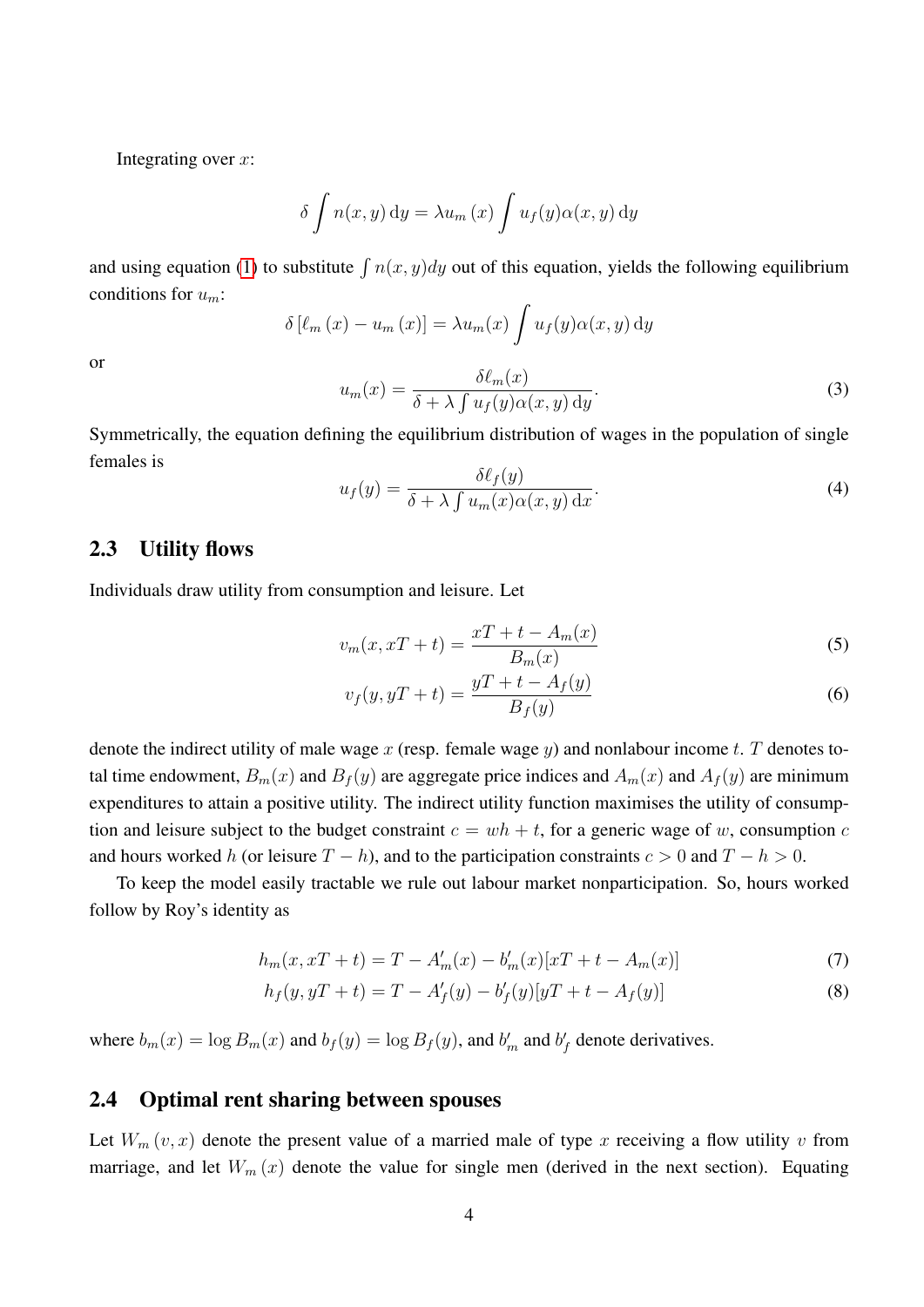annuities to expected income flows links values as

$$
rW_m(v, x) = v + \delta[W_m(x) - W_m(v, x)]
$$
  

$$
rW_f(v, y) = v + \delta[W_f(y) - W_f(v, y)].
$$

Then, define individual surpluses as

$$
S_{m}(v, x) = W_{m}(v, x) - W_{m}(x) = \frac{v - rW_{m}(x)}{r + \delta}
$$

$$
S_{f}(v, y) = W_{f}(v, y) - W_{f}(y) = \frac{v - rW_{f}(y)}{r + \delta}.
$$

They express the return to marriage as the difference between the value of a flow utility  $v$  during marriage and the value of singlehood.

We assume that spouses share ressources cooperatively using Nash bargaining, whereby transfers  $t_m$  and  $t_f$  solve

$$
\max_{t_m, t_f} S_m (v_m(x, xT + t_m), x)^{\beta} S_f (v_f(y, yT + t_f), y)^{1-\beta}
$$

subject to the condition

$$
t_m + t_f \le C(x, y) + z
$$

where  $C(x, y) + z$  is the public good that is produced in the marriage. It is supposed to be a function of wages x and y, and of a match-specific component z that is drawn from a zero-mean distribution  $G$ independently of  $x$  and  $y$ .

With quasi-linear utility functions, the solution is trivially found to be such that

$$
t_m(x, y, z) - s_m(x) = \beta [C(x, y) + z - s_m(x) - s_f(y)] \tag{9}
$$

and

$$
t_f(x, y, z) - s_f(y) = (1 - \beta)[C(x, y) + z - s_m(x) - s_f(y)] \tag{10}
$$

where we denote

$$
s_m(x) = B_m(x)rW_m(x) - xT + A_m(x)
$$
  

$$
s_f(y) = B_f(y)rW_f(y) - yT + A_f(y).
$$

These functions are different from zero if singles can expect a return from marriage. They express the expected returns, in value, from searching for a spouse when single. In other words, they are the Average Treatment Effect of the search strategy.

Singles x and y decide to match if the overall surplus is positive, i.e.

$$
s(x, y) + z > 0 \tag{11}
$$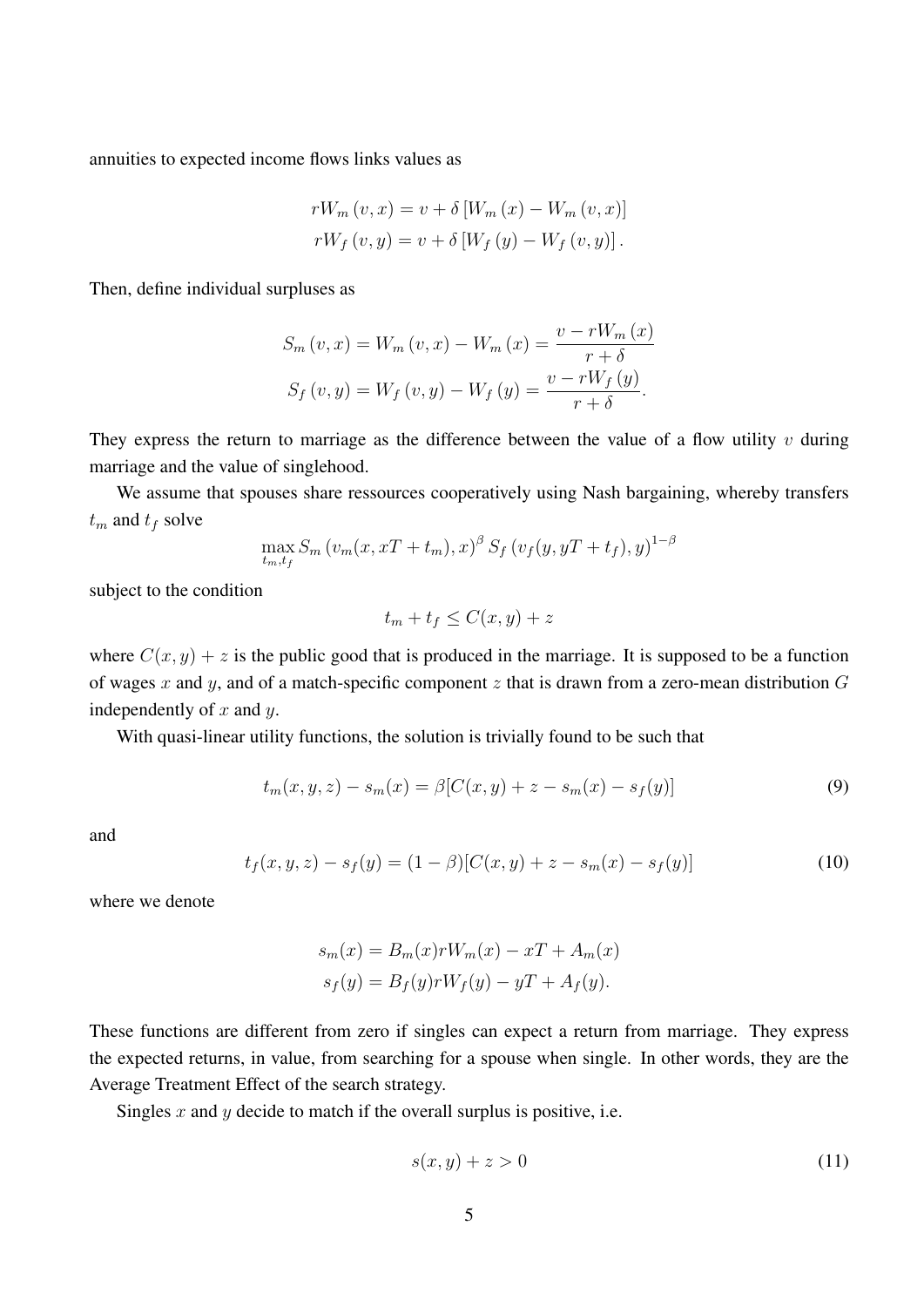with

$$
s(x, y) = C(x, y) - s_m(x) - s_f(y). \tag{12}
$$

The matching probability can then be calculated as

<span id="page-5-2"></span>
$$
\alpha(x, y) = \Pr\{s(x, y) + z > 0 | x, y\}
$$
  
= 1 - G(-s(x, y)). (13)

### 2.5 The values for singles

The value of being single, for males, solves the option value equation:

$$
rW_m(x) = v_m(x, xT) + \lambda \iint \max\{S_m(v_m(x, xT + t_m(x, y, z)), x), 0\} dG(z) u_f(y) dy
$$
  
=  $v_m(x, xT) + \frac{\lambda}{r + \delta} \iint \max\{v_m(x, xT + t_m(x, y, z)) - rW_m(x), 0\} dG(z) u_f(y) dy.$ 

Equivalently,

<span id="page-5-3"></span>
$$
s_m(x) = \frac{\lambda \beta}{r + \delta} \iint \max\{z + C(x, y) - s_m(x) - s_f(y), 0\} dG(z) u_f(y) dy.
$$
 (14)

A similar expression can be derived for females:

$$
s_f(y) = \frac{\lambda(1-\beta)}{r+\delta} \iint \max\{z + C(x,y) - s_m(x) - s_f(y), 0\} \, dG(z) \, u_m(x) \, dx. \tag{15}
$$

## 2.6 Equilibrium

The equilibrium is characterized as the fixed point  $(u_m, u_f, w_m, w_f)$  of the following system of equations. The first two equations determine equilibrium distributions of wages amongst singles; the last two equations determine equilibrium values.

<span id="page-5-4"></span>
$$
u_m(x) = \frac{\ell_m(x)}{1 + \frac{\lambda}{\delta} \int u_f(y)\alpha(x, y) \, dy}
$$
\n(16)

$$
u_f(y) = \frac{\ell_f(y)}{1 + \frac{\lambda}{\delta} \int u_m(x) \alpha(x, y) dx}
$$
 (17)

$$
s_m(x) = \frac{k \frac{\lambda}{\delta} \beta \iint \max\{z + C(x, y) - s_f(y), s_m(x)\} \, \mathrm{d}G(z) \, u_f(y) \, \mathrm{d}y}{1 + k \frac{\lambda}{\delta} \beta U_f} \tag{18}
$$

<span id="page-5-1"></span><span id="page-5-0"></span>
$$
s_f(y) = \frac{k\frac{\lambda}{\delta}(1-\beta)\iint \max\{z + C(x,y) - s_m(x), s_f(y)\} \,dG(z) \,u_m(x) \,dx}{1 + k\frac{\lambda}{\delta}(1-\beta)U_m} \tag{19}
$$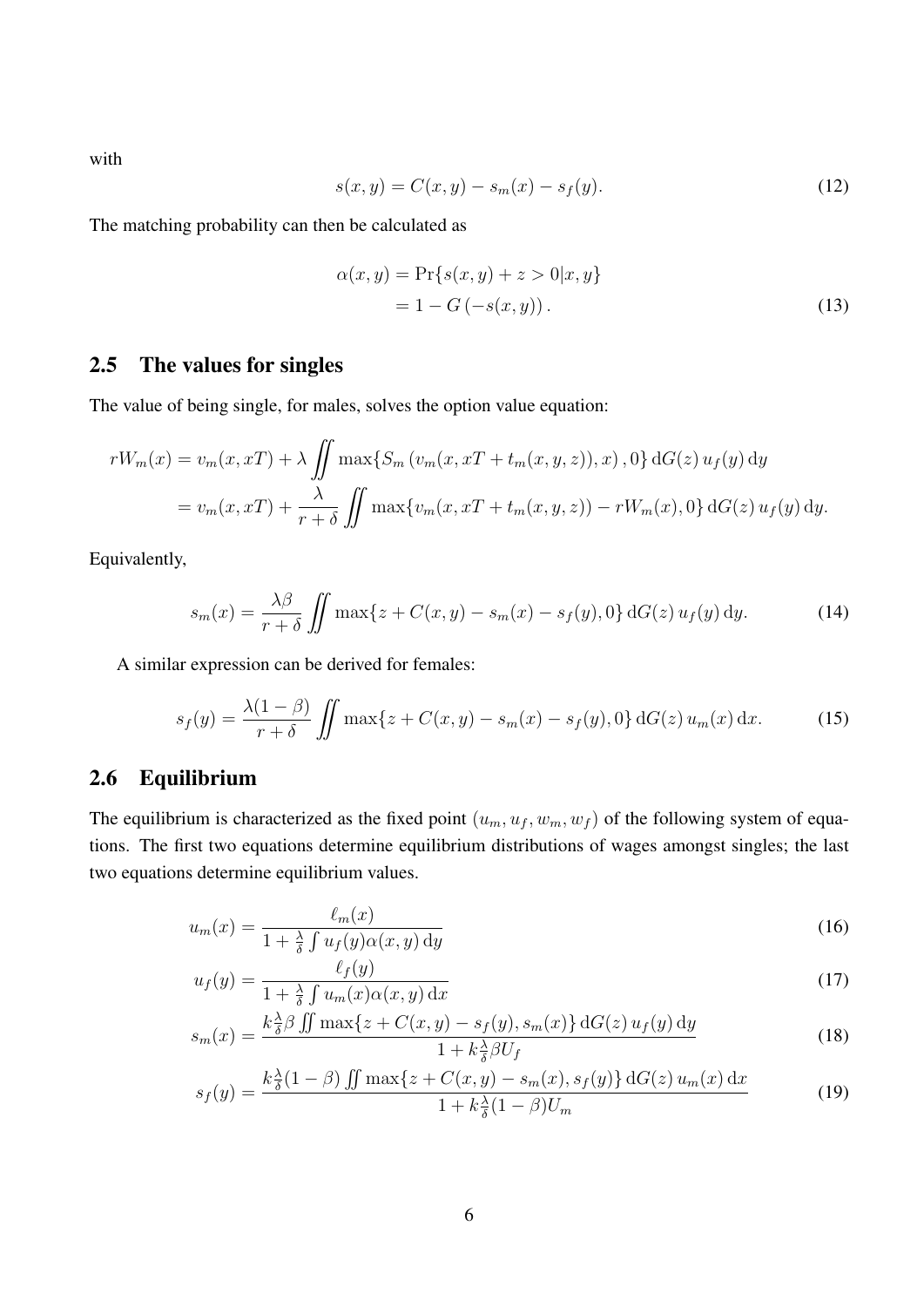where  $k = \frac{1}{r/\delta+1}$  and

$$
U_m = \int u_m(x) dx, \quad U_f = \int u_f(y) dy
$$

$$
\lambda = \frac{M(U_m, U_f)}{U_m U_f}
$$

$$
\alpha(x, y) = 1 - G\left(s_m(x) + s_f(y) - C(x, y)\right).
$$

Note that equations [\(18\)](#page-5-0), [\(19\)](#page-5-1) rewrite equations [\(14\)](#page-5-2), [\(15\)](#page-5-3) so that  $s_m$  and  $s_f$  are now fixed points of contracting operators (given  $u_m$  and  $u_f$ ).

[Shimer and Smith](#page-27-2) [\(2000\)](#page-27-2) prove the existence of an equilibrium for a much simpler version of the search-matching equilibrium. We shall not attempt here at extending their result. Practically, we solve the fixed point problem by value function iteration, which seems to work in most cases despite our inability to prove that the equilibrium operator is contracting.

## 3 Identification/Estimation

### 3.1 Data

We use the US Survey of Income and Program Participation (SIPP) from 1996-1999. For every year that an individual is in each panel we collect information on the labour market state at the time of the survey (quarterly), wages at the time of the survey if employed, the number of hours worked, gender, and the corresponding information for the respondent's spouse if married. Our sample is restricted to individuals who are not self-employed or in the military, between the ages of 21 and 65. We assume the environment stationary and calculate individuals' mean wages over employment spells and mean hours worked over all quarters, including non-employment spells. Thus, we somewhat reduce the transitory noise in wages and hours, and we reduce the number of labour-market non-participation spells (zeros). Then we drop all observations with zero hours worked (individuals and individuals' spouses never being employment over the 4-year period). This is definitely not a satisfactory procedure but the model cannot deal (at the moment) for both the extensive and the intensive margins of labour market participation. We also trim the 1% top and bottom wages.

In the US, the 2001 Census shows (Current Population Reports) that 30.1% of men (24.6% women) 15 years and are not married and 21 % (23.1% women) are divorcees. The median age at first marriage is 24 for men and 21.8 for women. The median age when they first divorce is 31.5 for men and 29.4 for women. The median duration of first marriages is 8.2 years (men) and 7.9 (women). The median duration between first divorce and remarriage is 3.3 years (men) and 3.5 (women), and this second mariage lasts 9.2 and 8.1 years.

About 75-80% of first marriages, depending on cohorts, reach 10 years, 60-65% 20 years, 50-60% 30 years. This is consistent a separation rate of around 2.5% per year. For second marriages 70-80%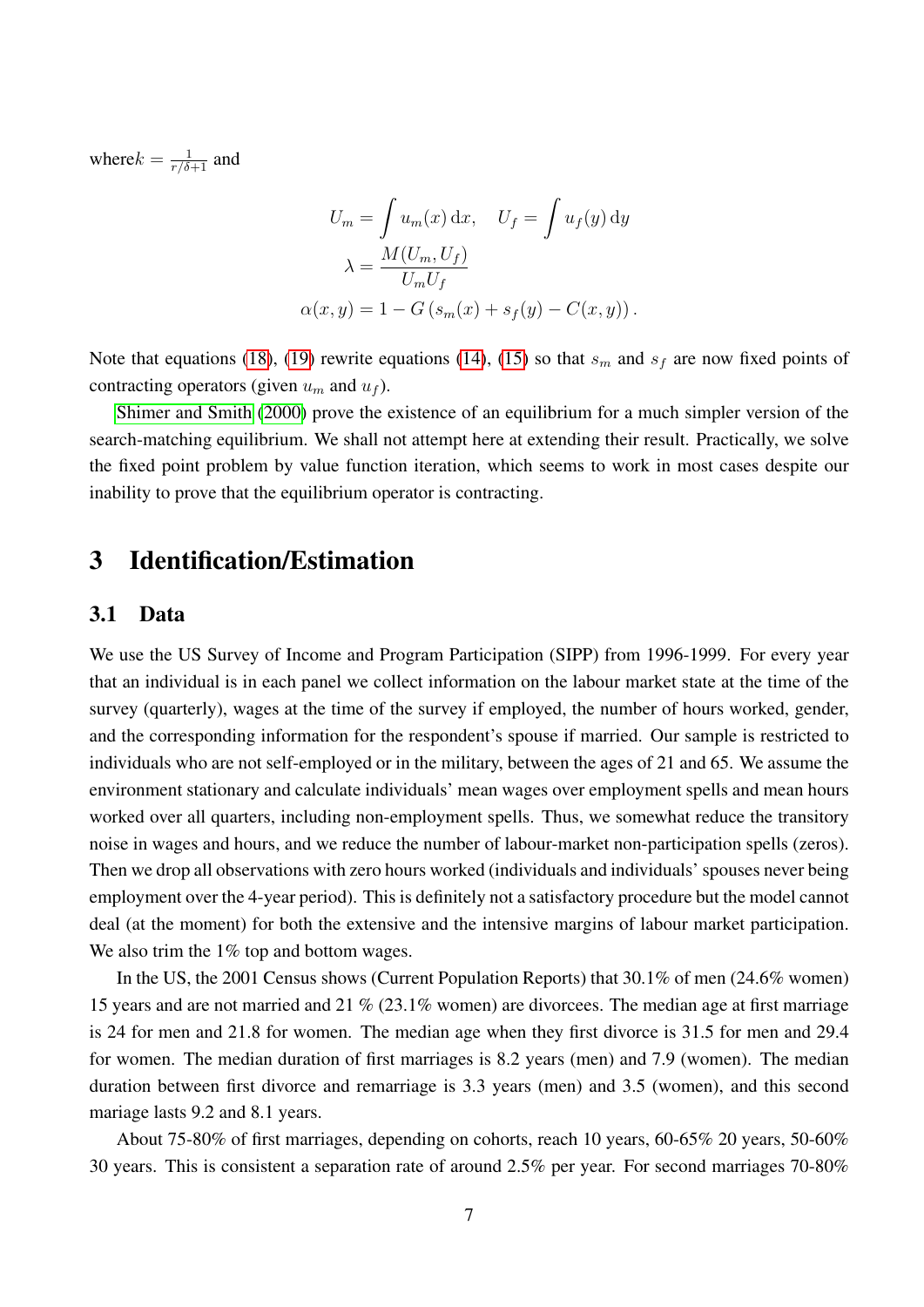reach 10 years, 55% 15 years and 50% 20. The separation rate is thus higher, around 3% annual. The average marriage length should thus be of 33-40 years.

The Poisson assumption that we use in the model thus does not seem to fit the data well. It seems that a large proportion of marriages never end, and those who do end relatively fast. In the estimation, we shall use a separation rate of 5% annual (average marriage duration equals 20 years), which yields  $\delta = 0.0042$  per month. We shall use a discount rate of  $r \simeq 2.5\%$  annual. Hence,  $\frac{\lambda}{r+\delta}$  is set equal to  $\frac{2}{3}$ λ  $\frac{\lambda}{\delta}$ .

In our sample, we have  $2N/(2N + U_m + U_f) = 66\%$  of the population that is married, and there is a deficit of single males vis-a-vis single females:  $U_m/U_f = 66\%$  ( $N = 8374$ ,  $U_m = 3366$ ,  $U_f = 5104$ ).

Let  $(x, y, h_m, h_f)$  denote an observation for a married couple and let  $(x, h_m^0)$  and  $(y, h_f^0)$  denote observations for single males and females. By definition,  $h_m \equiv h_m(x, xT+t_m(x, y, z))$ ,  $h_m^0 \equiv h_m(x, xT)$ , with symmetric expressions for  $h_f$  and  $h_f^0$ . We set the maximal number of hours T equal to the upper bound of  $h_m$ ,  $h_f$  in the sample, i.e.  $T = 595$  hours per month.

#### 3.2 Wage distributions

Figure [1,](#page-8-0) panel (a), shows the (kernel) densities of wages separately for male and female individuals. A clear stochastic ordering appears: married males have higher wages on average and more dispersed wages than single males, which are in the same relationship with female wages. Married females' wages are strikingly similar to single females' wages. Panel (b) displays the corresponding CDFs. The wage scale is in logs so as to emphasize the non-normality of the distributions, both tails being fatter than normal.

Lastly, we show the joint distribution of wages among married couples, also estimated using a Gaussian kernel (Figure [1\)](#page-8-0). The most salient aspect of this distribution is that it has a very large support. Virtually no wage configuration, like a low male wage and a high female wage or vice versa, sems impossible. Moreover, wages display a relatively low correlation (31%), however positive. The wage density is indeed clearly oriented along the dominant diagonal (see the flat projection in the right panel).

This is, we believe, a very important observation. If there is sorting in economics, and more generally in social sciences, it is likely to be very imperfect. So many distinct claracteristics matter, so imperfect is the information about alternative offers, that the matching set is bound to be very wide. This is why we believe that it is important that matching models allow for both imperfection information (sequential search) and unobserved match characteristics (here modelled via a simple univariate shock  $z$ ).

#### 3.3 Hours

Figure [3](#page-10-0) displays nonparametric kernel estimates of expected hours given own wage for singles and married individuals. Married males work more than single males, who work more than single females;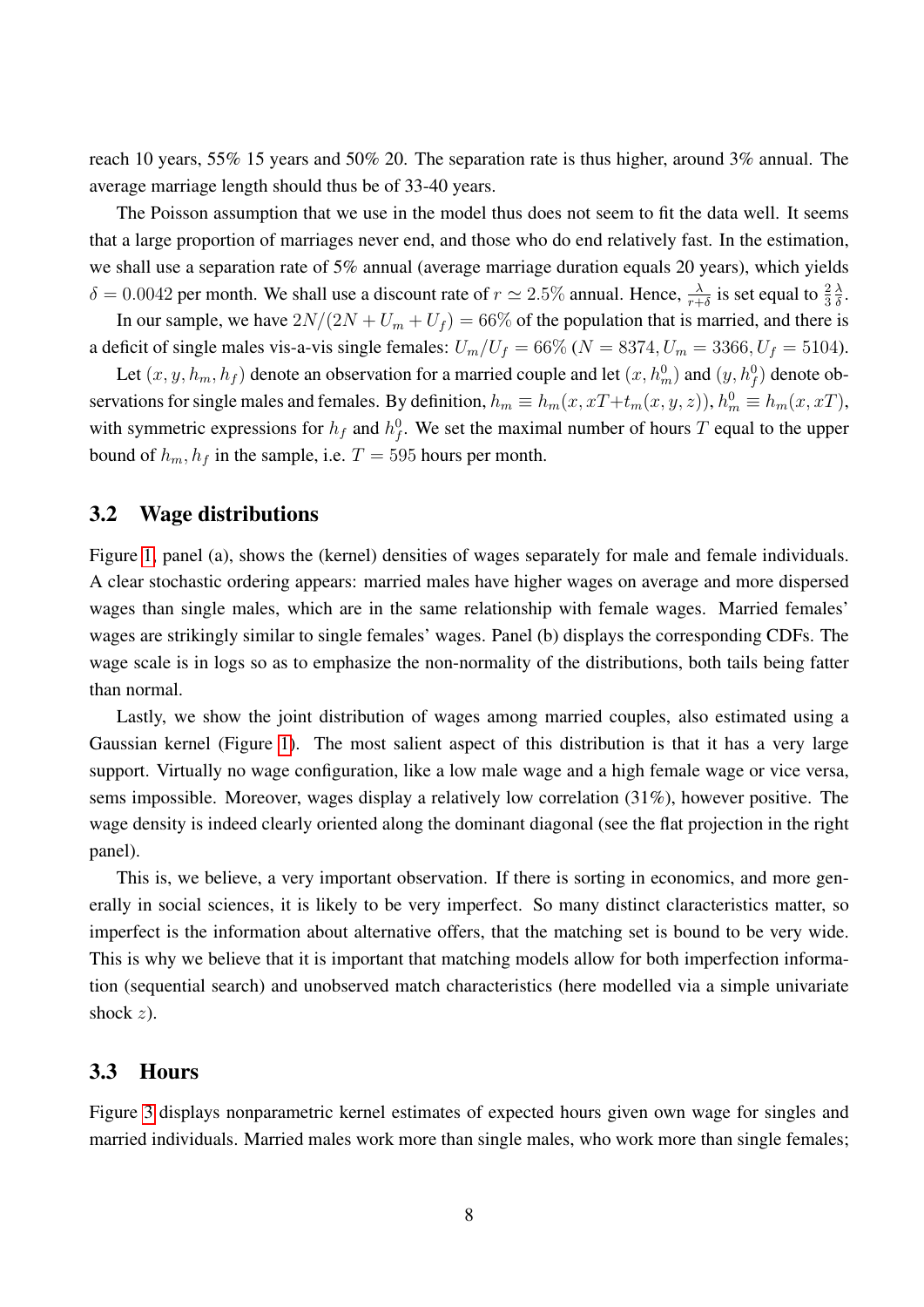

<span id="page-8-0"></span>Figure 1: Wage distribution for married vs single individuals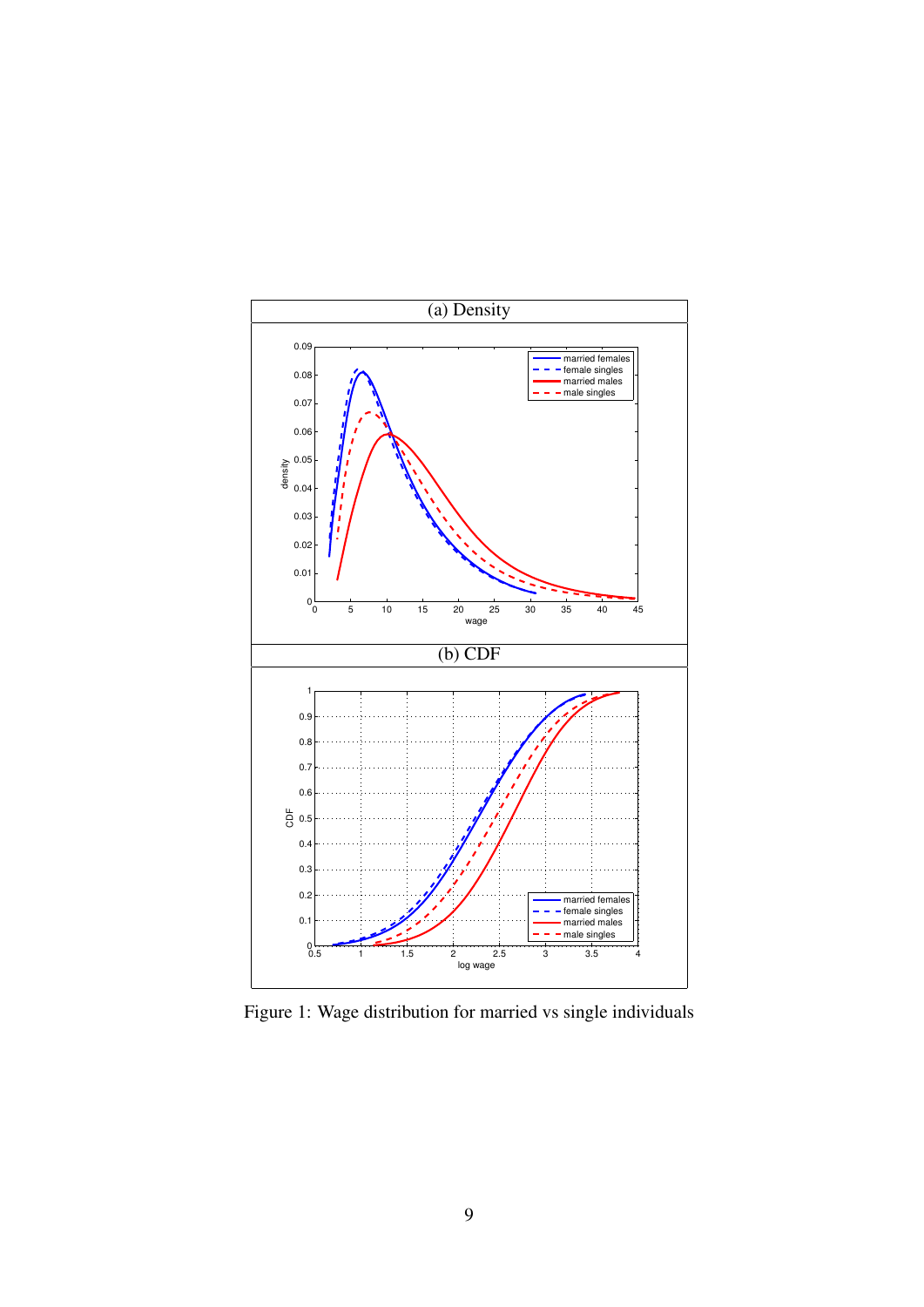

Figure 2: Joint log-wage density for married couples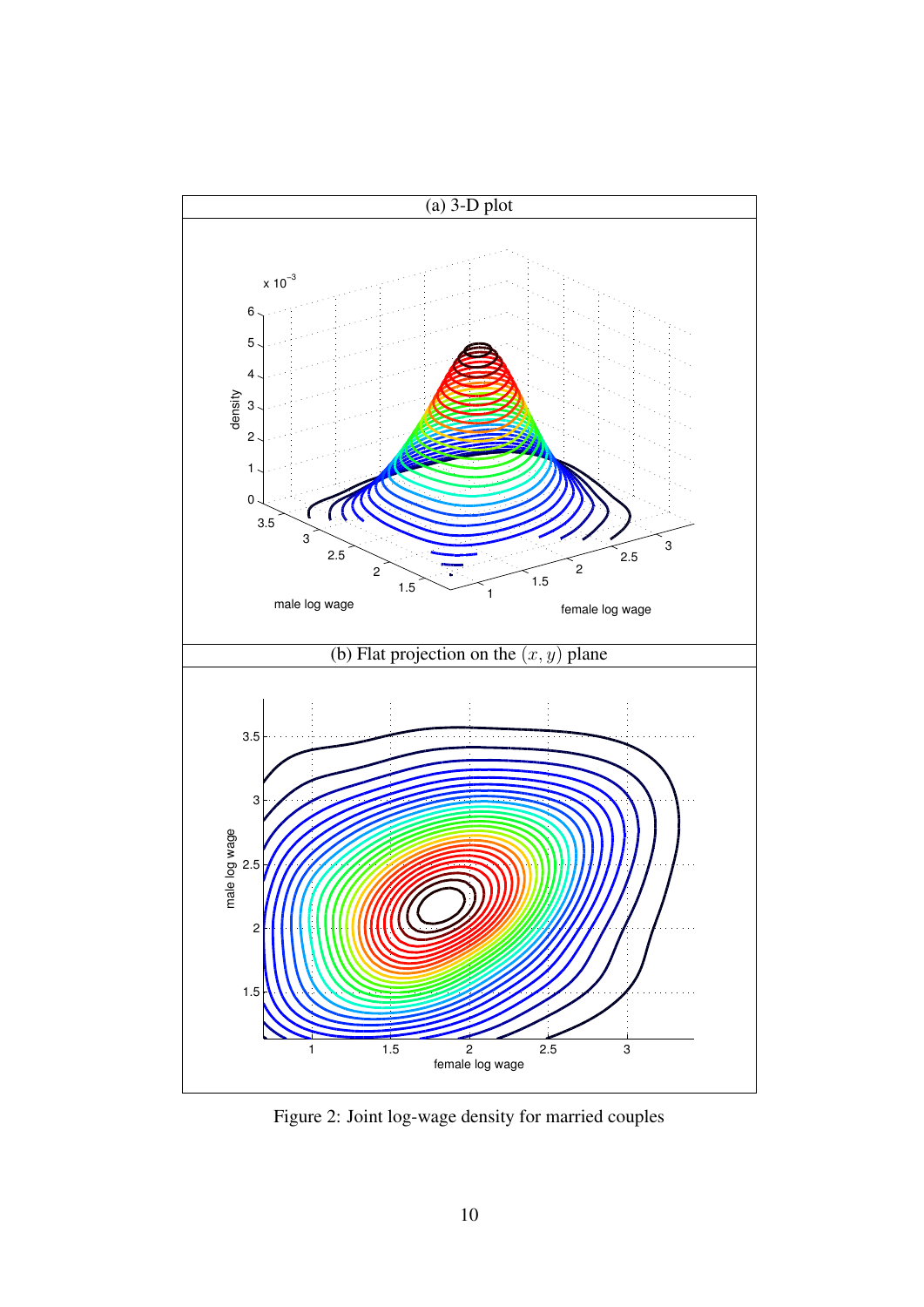

<span id="page-10-0"></span>Figure 3: Mean hours supplied given own wage

single females working much more than married females. Apparently, coupling allows men to specialise in wage-work and women to specialise in household production. Figure [4](#page-11-0) shows mean hours given own and spouse's wage for married males and females. There is little apparent effect of spouse's wage on labour supply.

## 4 Identification

Let the distribution of z have cdf  $G(z) = \Phi(z/\sigma)$ , where  $\Phi$  is a distribution with mean 0 and variance 1. Let us also suppose that the support of  $\Phi$ ,  $[v_{min}, v_{max}]$ , is large enough, maybe equal to the whole real line, for the matching probability to be strictly between 0 and 1 for all  $(x, y)$ :

$$
0 < \alpha(x, y) = 1 - \Phi(-s(x, y) / \sigma) < 1.
$$

This implies that  $z_{min} = \sigma v_{min} < -s(x, y) < z_{max} = \sigma v_{max}$ .

### 4.1 Known Φ

Then, given arbitrary choices of  $\Phi$  and  $\lambda/\delta > \frac{n(x,y)}{u_m(x)u_f(y)}$ , the equilibrium variables can be recovered through the following steps.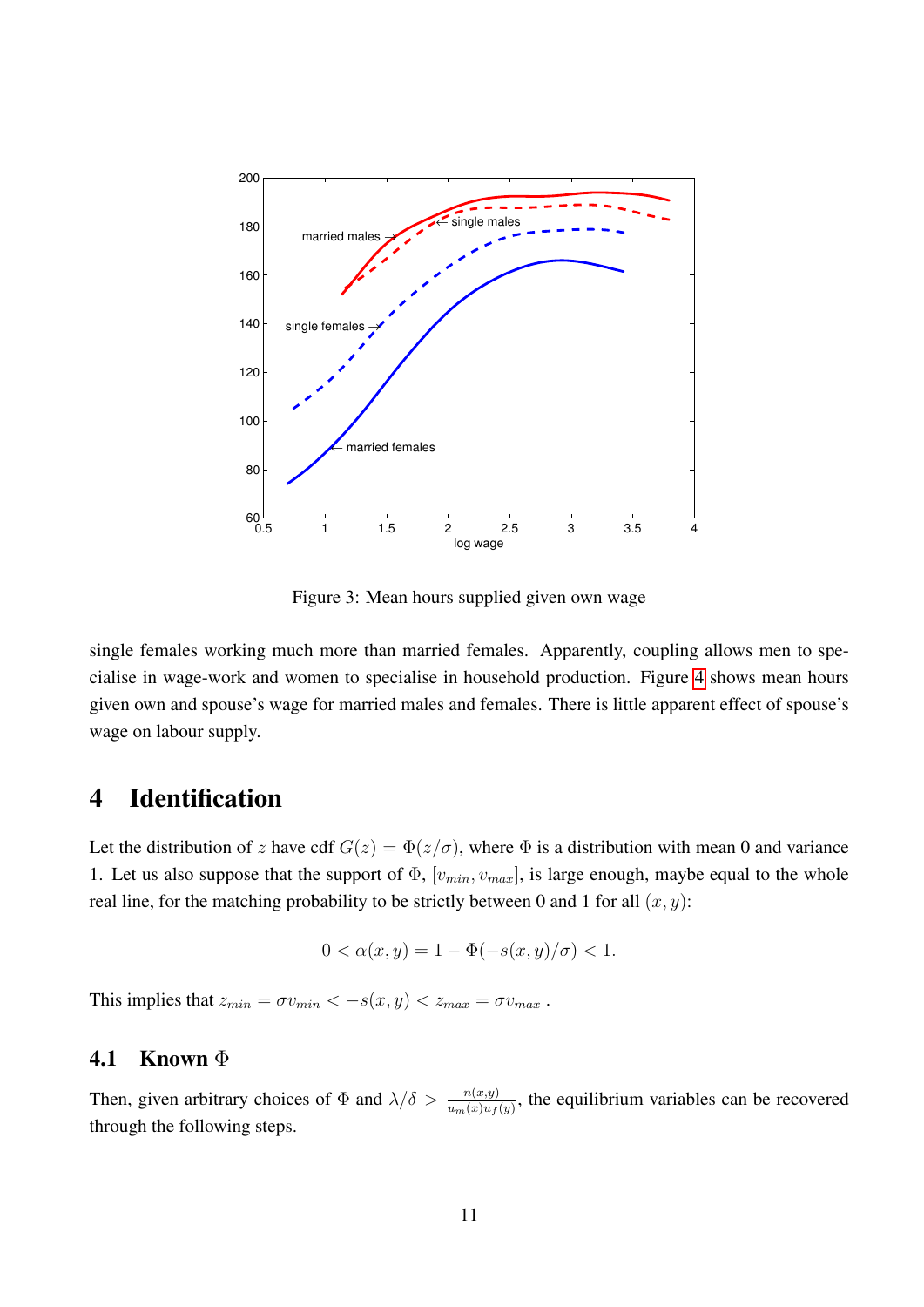

<span id="page-11-0"></span>Figure 4: Hours supplied for married couples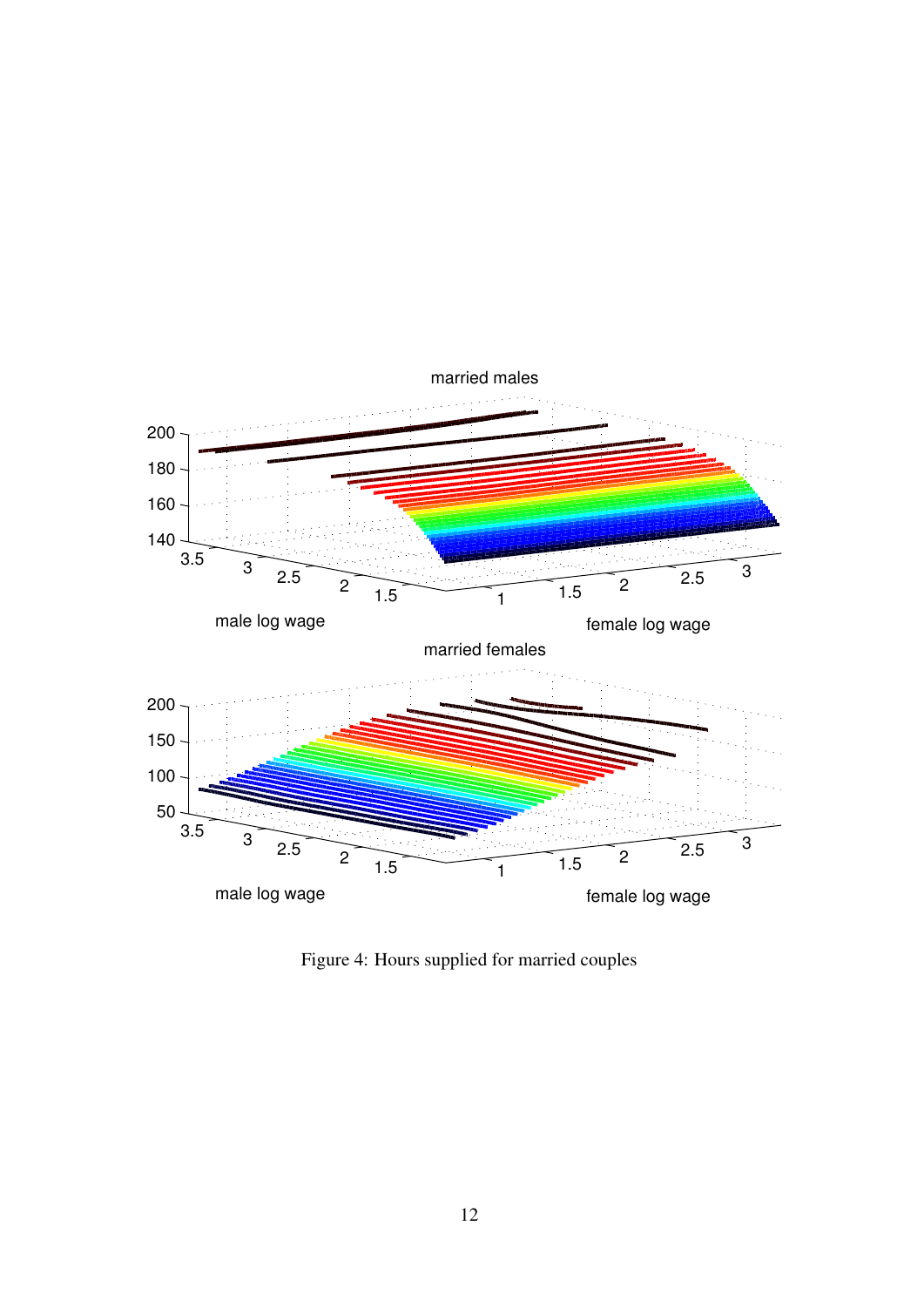1. Equation [\(2\)](#page-2-1) identifies

$$
\alpha(x,y) = \frac{\delta}{\lambda} \frac{n(x,y)}{u_m(x)u_f(y)}.
$$
\n(20)

2. Then  $s(x, y)$  can be identified as

<span id="page-12-0"></span>
$$
s(x, y) = -\sigma \Phi^{-1}(1 - \alpha(x, y)).
$$
\n(21)

3. It follows from equations that  $(14)$  that

$$
s_m(x) = \beta k \frac{\lambda}{\delta} \int \left( \int \max\{z + s(x, y'), 0\} dG(z) \right) u_f(y') dy'
$$

where

$$
\int \max\{s(x,y) + z, 0\} dG(z) = s(x,y)\alpha(x,y) + \int_{-s(x,y)}^{\sigma v_{max}} z dG(z)
$$

$$
= \sigma \left[ -\alpha \Phi^{-1} (1-\alpha) + \int_{\Phi^{-1} (1-\alpha)}^{v_{max}} v d\Phi(v) \right]
$$

$$
= \sigma \mu_{\Phi}(\alpha(x,y)) \quad \text{(say)}.
$$

Hence

<span id="page-12-2"></span><span id="page-12-1"></span>
$$
s_m(x) = \beta \sigma k \frac{\lambda}{\delta} \int \mu_{\Phi}(\alpha(x, y')) u_f(y') \, dy' \tag{22}
$$

and by symmetry,

<span id="page-12-3"></span>
$$
s_f(y) = (1 - \beta)\sigma k \frac{\lambda}{\delta} \int \mu_{\Phi}(\alpha(x', y)) u_m(x') dx'.
$$
 (23)

4. Household production then follows as

$$
C(x,y) = s(x,y) + s_m(x) + s_f(y)
$$
  
=  $\sigma \left[ -\Phi^{-1}(1 - \alpha(x,y)) + \beta k \frac{\lambda}{\delta} \int \mu_{\Phi}(\alpha(x,y')) u_f(y') dy' + (1 - \beta) k \frac{\lambda}{\delta} \int \mu_{\Phi}(\alpha(x',y)) u_m(x') dx' \right].$  (24)

5. Matching hours worked by married (fe)males with hours worked by single (fe)males on same wages, then, equations [\(7\)](#page-3-0) and [\(8\)](#page-3-1) imply that

$$
h_m - \mathbb{E}(h_m^0|x) = -b'_m(x)t_m(x, y, z) = -b'_m(x)[s_m(x) + \beta(s(x, y) + z)]
$$
  

$$
h_f - \mathbb{E}(h_f^0|y) = -b'_f(y)t_f(x, y, z) = -b'_f(y)[s_f(y) + (1 - \beta)(s(x, y) + z)]
$$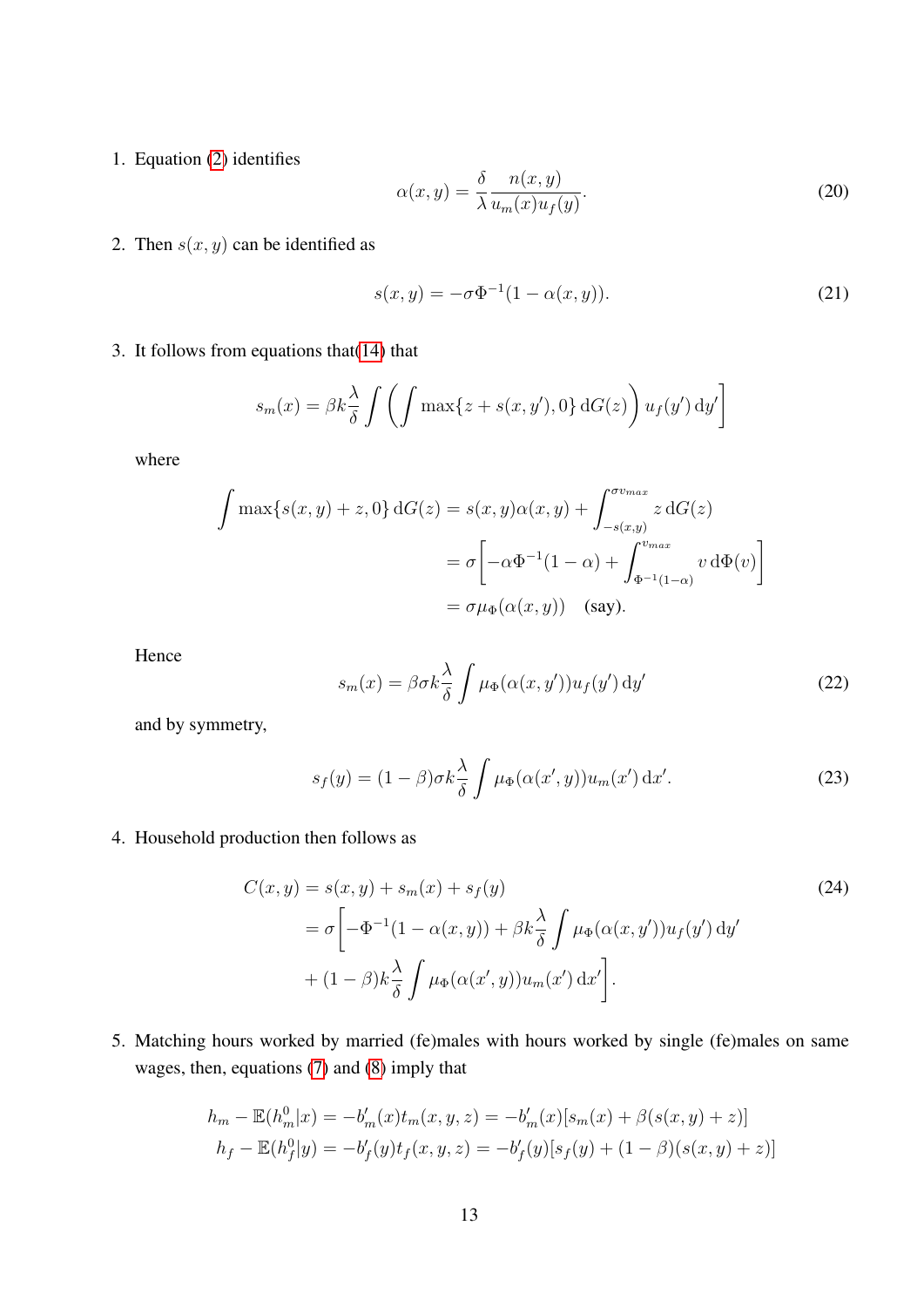and, integrating over z,

$$
\Delta_m(x, y) \equiv \mathbb{E}(h_m|x, y) - \mathbb{E}(h_m^0|x) = -b'_m(x)[s_m(x) + \beta \overline{s}(x, y)]
$$
  

$$
\Delta_f(x, y) \equiv \mathbb{E}(h_f|x, y) - \mathbb{E}(h_f^0|y) = -b'_f(y)[s_f(y) + (1 - \beta)\overline{s}(x, y)]
$$

where

<span id="page-13-0"></span>
$$
\overline{s}(x, y) = \mathbb{E}(s(x, y) + z | x, y, s(x, y) + z > 0)
$$
  
= 
$$
\sigma \frac{\mu_{\Phi}(\alpha(x, y))}{\alpha(x, y)}.
$$
 (25)

(Note that hours can be measured with error if measurement errors have zero mean conditional on  $x, y, z$ .) Regressing  $\Delta_m(x, y)$  on

$$
\tau_m(x,y) \equiv \frac{\mu_{\Phi}(\alpha(x,y))}{\alpha(x,y)} + k \frac{\lambda}{\delta} \int \mu_{\Phi}(\alpha(x,y')) u_f(y') \, dy'
$$

and  $\Delta_f (x, y)$  on

$$
\tau_f(x,y) \equiv \frac{\mu_{\Phi}(\alpha(x,y))}{\alpha(x,y)} + k \frac{\lambda}{\delta} \int \mu_{\Phi}(\alpha(x',y)) u_m(x') dx'
$$

yields consistent estimators for  $-b'_m(x)βσ$  and  $-b'_f(y)(1-β)σ$ .

This procedure identifies  $b'_m(x)\beta\sigma$  and  $b'_f(y)(1-\beta)\sigma$  given  $\Phi$  and  $\lambda/\delta$ . In particular, neither  $\beta$  nor  $\sigma$  are separately identified unless we normalise the level of income effects  $b'_m(x_0)$  and  $b'_f(y_0)$  for two wage levels  $x_0$  and  $y_0$ . Given such a normalisation of  $b'_m$  and  $b'_f$ , or given an arbitrary choice of  $\beta$  and  $\sigma$ ,  $A_m(x)$  and  $A_f(y)$  can be estimated by solving the linear ordinary differential equations

$$
A'_{m}(x) + b'_{m}(x)A_{m}(x) = T - \mathbb{E}(h_{m}^{0}|x) - b'_{m}(x)xT \equiv k_{m}(x)
$$
  

$$
A'_{m}(y) + b'_{f}(y)A(y) = T - \mathbb{E}(h_{f}^{0}|y) - b'_{f}(y)yT \equiv k_{f}(y).
$$

That is,

$$
A_m(x) = B_m(x) \int_{x_{min}}^x \frac{k_m(x')}{B_m(x')} dx'
$$

$$
A_f(y) = B_f(y) \int_{y_{min}}^{y} \frac{k_f(y')}{B_f(y')} dy'
$$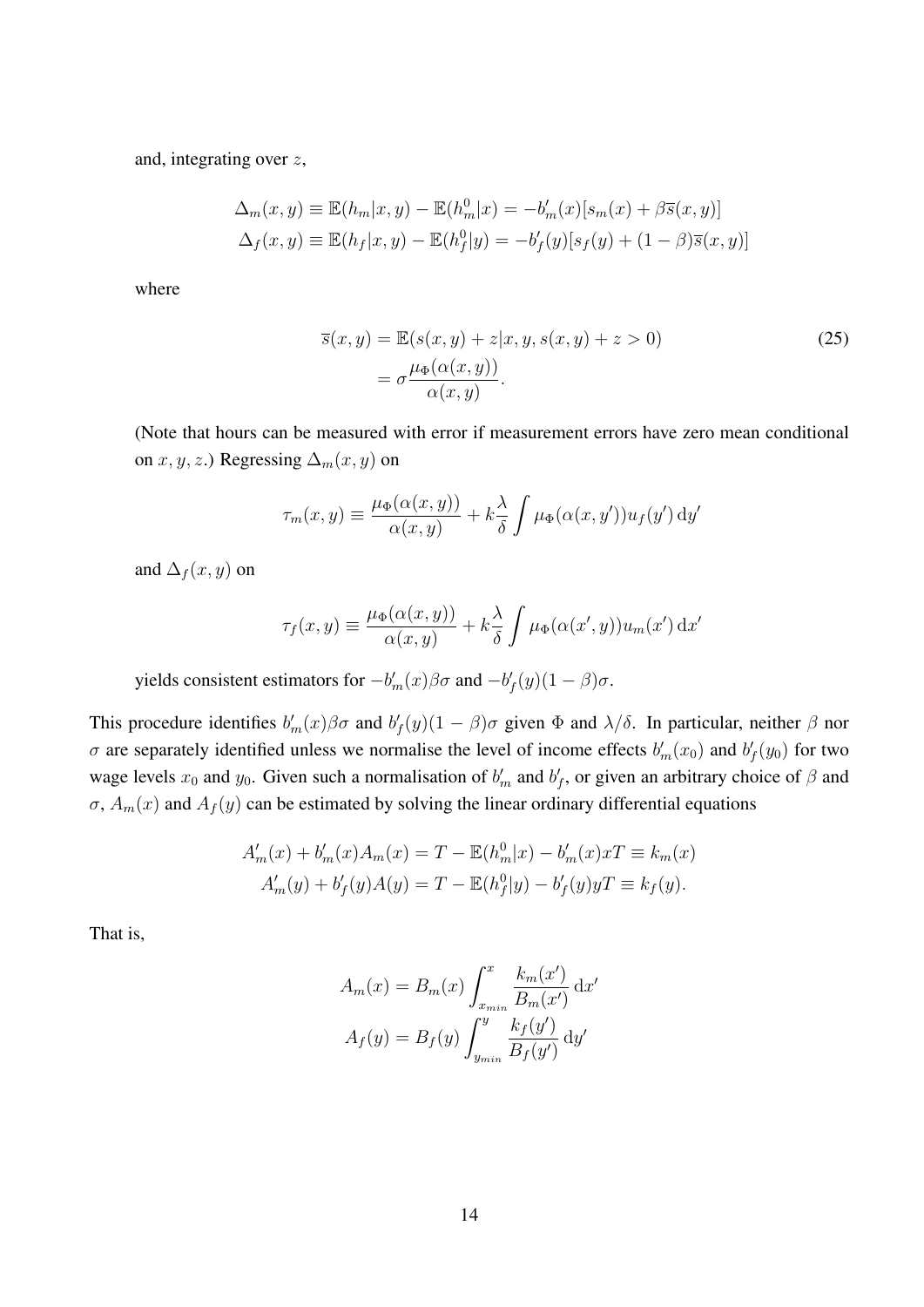where

$$
B_m(x) = \exp \int_{x_{min}}^x b'_m(x') dx'
$$

$$
B_f(y) = \exp \int_{y_{min}}^y b'_f(y') dy'.
$$

### 4.2 Identification of  $\Phi$

Define hours' residuals:

$$
u_m \equiv h_m - \mathbb{E}(h_m^0|x) + b'_m(x) \left[ s_m(x) + \beta s(x, y) \right]
$$
  
= 
$$
h_m - \mathbb{E}(h_m^0|x) + b'_m(x)\beta \sigma \left[ -\Phi^{-1}(1-\alpha(x, y)) + k\frac{\lambda}{\delta} \int \mu_{\Phi}(\alpha(x, y')) u_f(y') \, dy' \right]
$$

and

$$
u_f \equiv h_f - \mathbb{E}(h_f^0|y) + b_f'(y)(1-\beta)\sigma \left[ -\Phi^{-1}(1-\alpha(x,y)) + \kappa \frac{\lambda}{\delta} \int \mu_{\Phi}(\alpha(x',y))u_m(x') dx' \right]
$$

By equations [\(14\)](#page-5-2) and [\(15\)](#page-5-3),

$$
u_m = b'_m(x)\beta z
$$
  

$$
u_f = b'_f(y)(1 - \beta)z.
$$

Measurement errors can be added without changing the following discussion.

The second-order moments of these residuals are not informative as, for example,

$$
Cov\left(\frac{u_m}{b_m'(y)\beta\sigma}, \frac{u_f}{b_f'(y)(1-\beta)\sigma}\right) = Var\left(\frac{z}{\sigma}|x, y, s(x, y) + z > 0\right)
$$

which does not depend on  $\sigma$  because  $z/\sigma$  has distribution  $\Phi$  and  $\frac{s(x,y)}{\sigma} = -\Phi^{-1}(1-\alpha(x,y))$ , independently of  $\sigma$ . However, higher-order moments can also be computed, yielding more detailed information on the shape of Φ. Of course, using this information for estimation is complicated by the fact that an initial guess for  $\Phi$  is needed to compute the residuals. We shall not try to follow this route as it is unlikely that making  $\Phi$  a mixture of two normals, for example, is going to change significantly the results.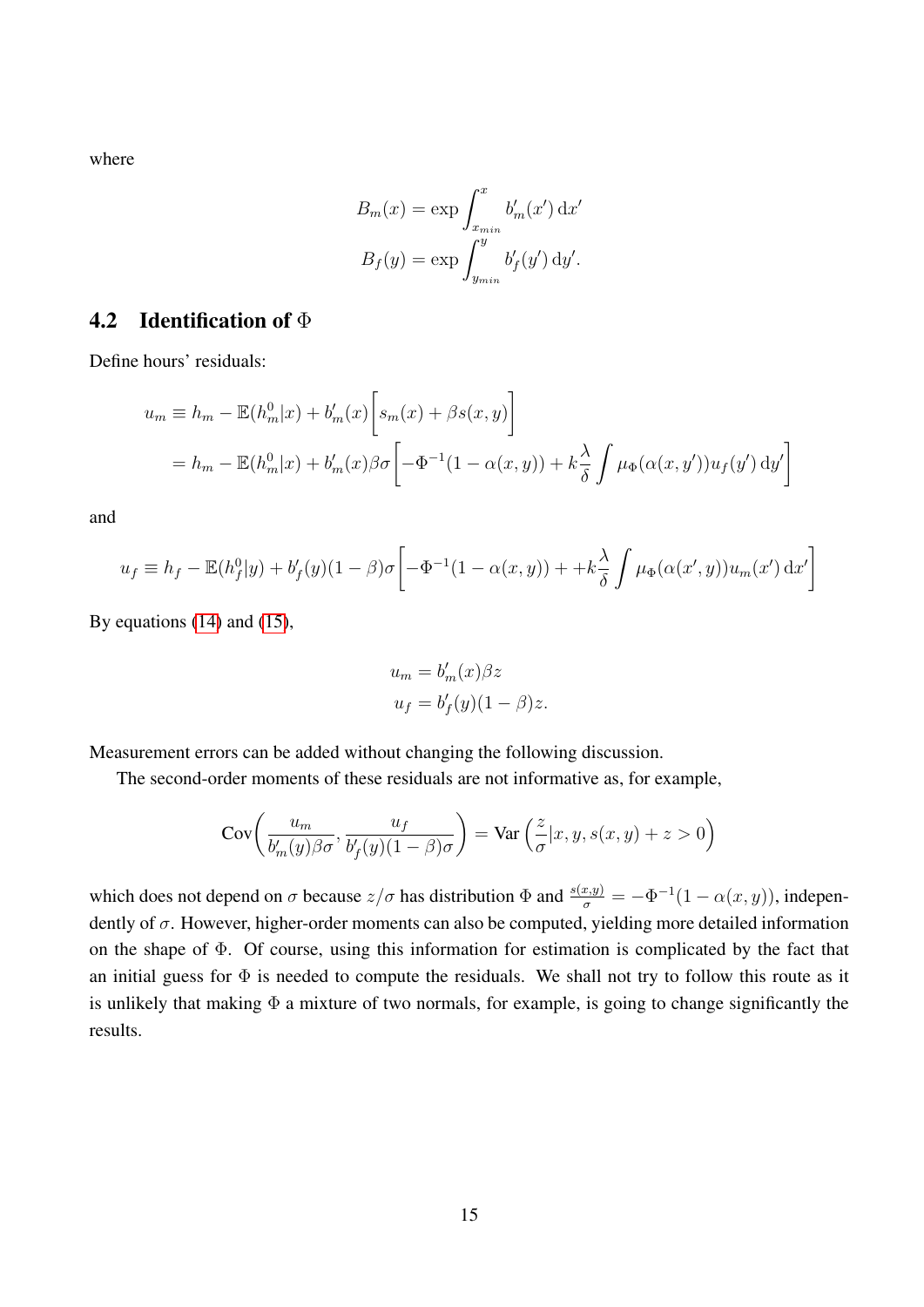## 5 Estimation

We finally provide information on the shape of the preference parameters, the marriage externality and transfers.

#### 5.1 Calibration of non-identified parameters

For this we need to set values to the non-identified parameters. The standard deviation of  $xT$  is 8110 and that of yT is 6165. We arbitrarily fix  $\sigma = 1000$ , the order of magnitude. Bargaining power is assumed to be evenly distributed between men and women, i.e.  $\beta = 0.5$ . Lastly, we set the probability of a (serious) dating for single males equal to one per year ( $\lambda_m = 1/12$ ), which implies  $\lambda = \lambda_m/U_f = 1.63 \times 10^{-5}$ .

### 5.2 The matching probability

The matching probability  $\alpha(x, y)$  is estimated as

$$
\alpha(x,y) = \frac{\delta}{\lambda} \frac{n(x,y)}{u_m(x)u_f(y)}.
$$

The densities  $n(x, y)/N$ ,  $u_m(x)/U_m$  and  $u_f(y)/U_f$  are estimated by kernel density estimation with a normal kernel. We use twice the usual bandwidth to smooth the density functions in the tails. This is important as we divide n by  $u_m u_f$  to get  $\alpha$ . As in deconvolution, additional smoothing is thus required.

Figure [5](#page-16-0) displays the shape of the matching probability function thus estimated. It is unambiguously increasing in both wages. Interestingly, isoclines seem less and less conical as wages increase (see panel (b)), which can be understood as an indication that positive assortative matching (PAM) is more pronounced for lower wages. Lastly, matching probabilities remain low and approximately constant for more than half of the distribution of wages. It is only for relatively high wages that the probability starts to raise.

The average matching probability for a single man of type  $x$  of randomly meeting a single woman is equal to

$$
\lambda_m \int \frac{u_f(y)}{U_f} \alpha(x, y) \, dy
$$

with  $\lambda_m = \lambda U_f$  and with a similar formula for single women.<sup>[1](#page-15-0)</sup> Figure [6](#page-17-0) plots the implies average durations before (re)marriages. Low wage-individual have to wait for a very long time, and women more than men. The waiting time decreases with the wage. The average waiting time is 8.9 years for men and 12.1 years for women. The estimates are significantly greater than the median duration between first divorce and remarriage (for those who separate and remarry) that was 3.3 years for men and 3.5 years for women in the 2001 Census. However, these statistics do not account for censoring.

<span id="page-15-0"></span> $1$ Details on the numerical techniques that we use in estimation and simulation are provided in Section.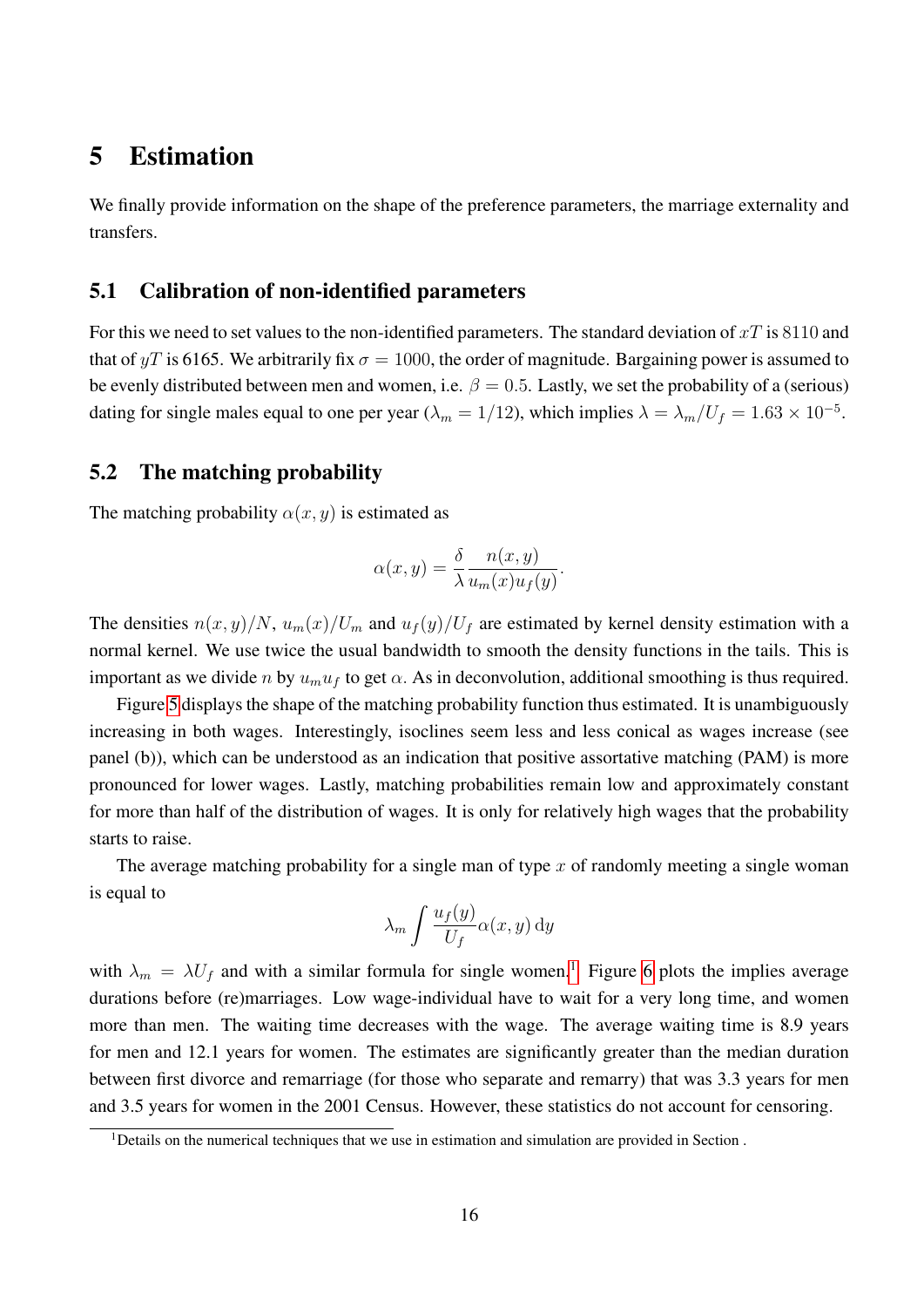

<span id="page-16-0"></span>Figure 5: Non-normalised matching probabilities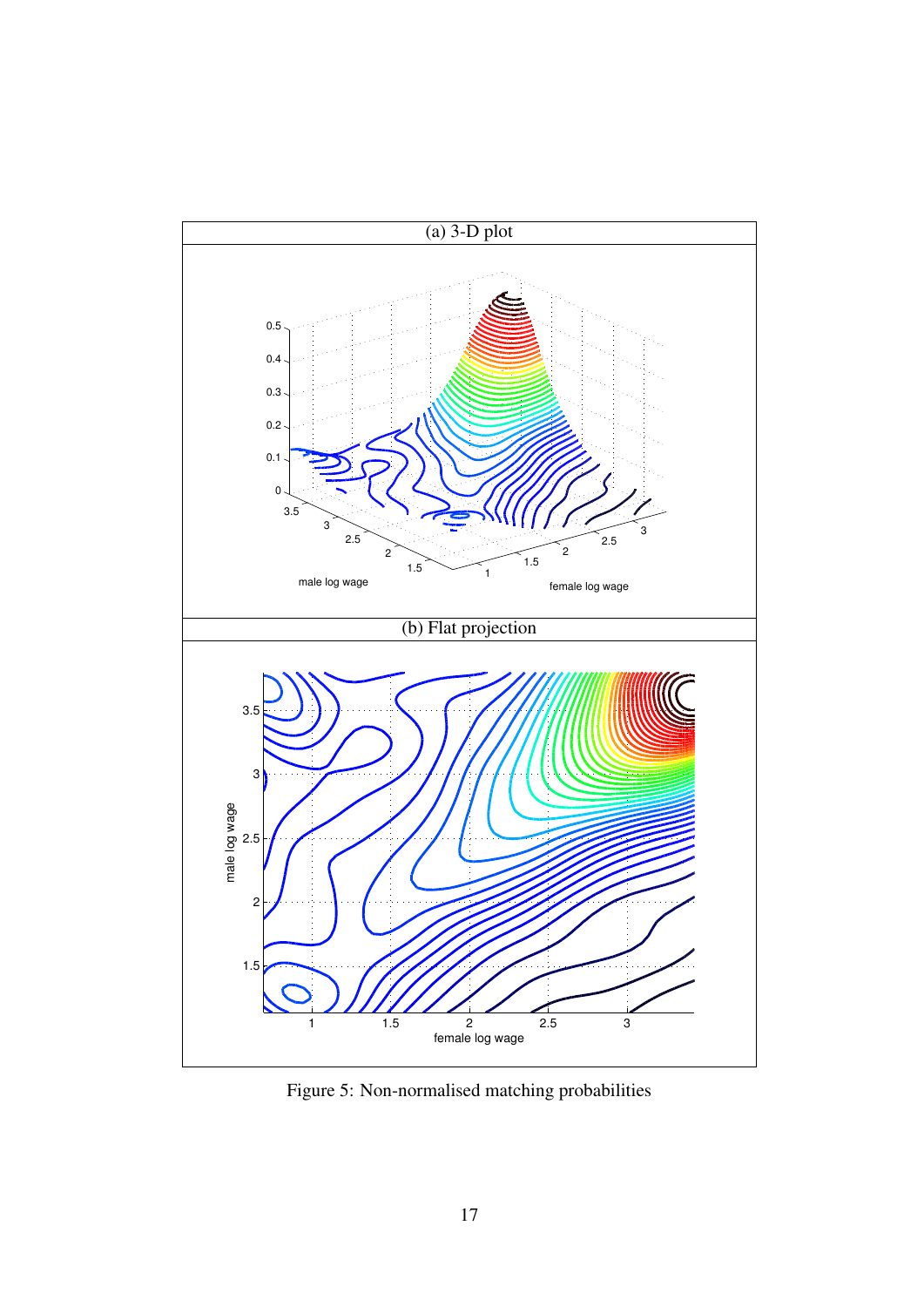

<span id="page-17-0"></span>Figure 6: Average duration before marriage, by gender and type

### 5.3 Externality and transfers

We assume the distribution of z normal and estimate  $s(x, y)$ ,  $s_m(x)$ ,  $s_f(y)$  and  $C(x, y)$  using identifying equations [\(21\)](#page-12-0), [\(22\)](#page-12-1), [\(23\)](#page-12-2) and [\(24\)](#page-12-3) fron the identification discussion. Figure [7](#page-19-0) shows the household production function that is estimated. Interestingly, increasing the husband's wage almost always yields a higher home production, while this is mostly the opposite for at least the lower half part of the distribution of female wages. The lowest level of the marriage externality is attained for the most improbable match with the poorest male and the richest female. At the other extreme, a poor woman complements a riche man enough to make males essentially indifferent to female wage. It is only when the woman's wage is greater than the median that the marriage externality, and the marriage probability, start to increase significantly.

Transfers can then be deduces as

$$
t_m(x, y, z) = s_m(x) + \beta[s(x, y) + z]
$$
  

$$
t_f(x, y, z) = s_f(y) + (1 - \beta)[s(x, y) + z]
$$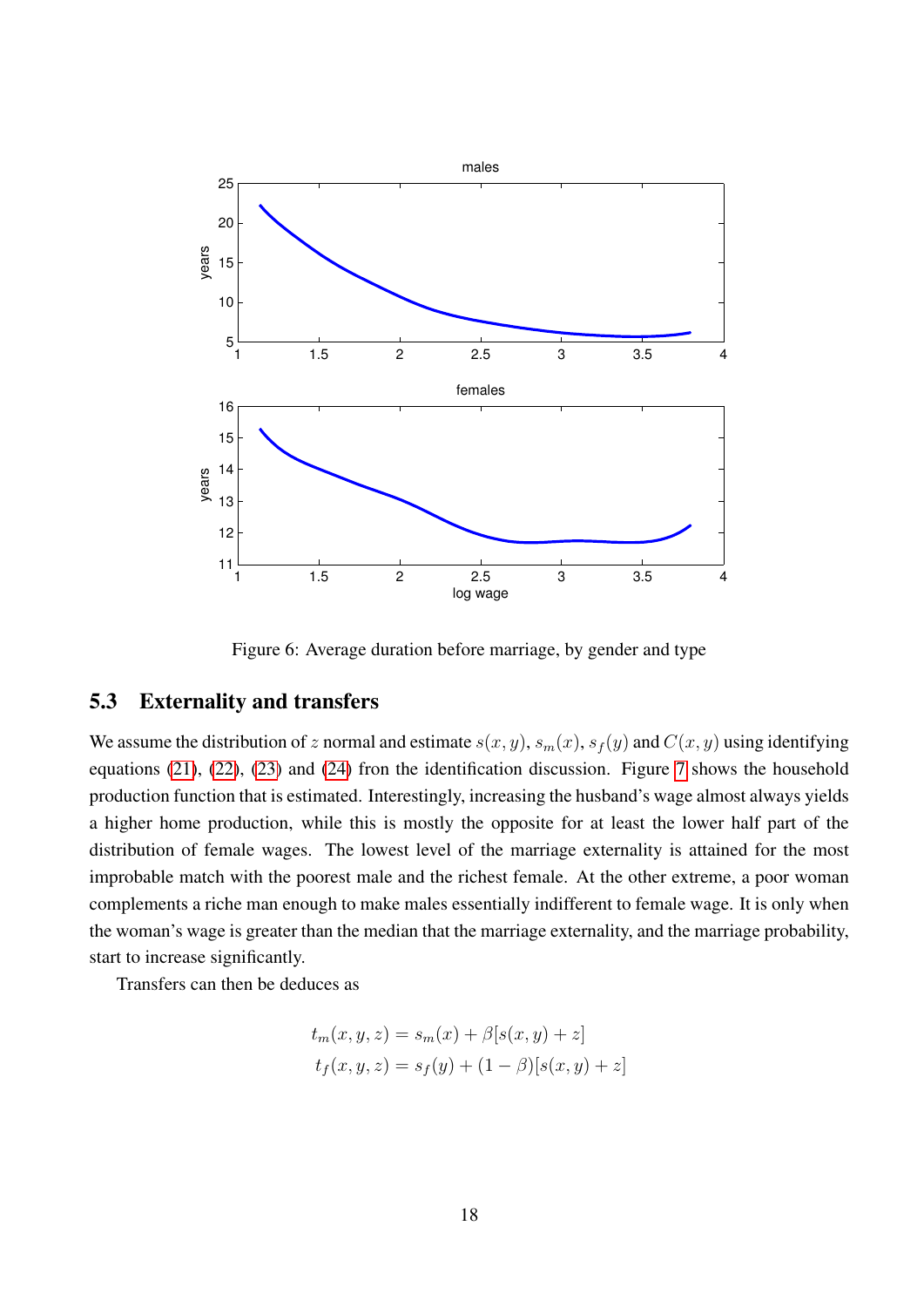and averaging over z conditional on  $s(x, y) + z > 0$  yields mean transfers

$$
\overline{t}_m(x, y) = s_m(x) + \beta \overline{s}(x, y)
$$

$$
\overline{t}_f(x, y) = s_f(y) + (1 - \beta)\overline{s}(x, y)
$$

where  $\overline{s}(x, y)$  is given by equation [\(25\)](#page-13-0).

Figure [8](#page-20-0) displays the estimated mean transfers. Men get more (between 300 and 1000) than women (between 450 and 700). Also the male transfer is essentially independent of the female wage, and it is monotonically increasing in male wage. This is much less true for women, whose transfer does not increase with male wage when their wage is less the the median.

#### 5.4 Preference parameters

Figure [9](#page-21-0) shows the estimated values of  $b'_m(x)B_m(x) = B'_m(x)$  and  $b'_f(y)B_f(y) = B'_f(y)$ , and  $B_m(x)$ and  $B_f(y)$ . Aggregate price indices  $B_m(x)$  and  $B_f(y)$  are well approximated by affine functions (the variations of  $b'_m(x)$  and  $b'_f(y)$  is essentially noise). We estimate  $\frac{dB_m(x)}{dx} \simeq -0.0065$  and  $\frac{dB_f(y)}{dy} \simeq 0.024$ . Figure [10](#page-22-0) shows estimates of  $A_m(x)$  and  $A_f(y)$  (normalised by T) and their derivatives. A cubic approximation is shown for comparison.

For males, leisure (household production) is an inferior good whereas for women, it is a normal good. This explains why married men work more than singles and married women work less.

## 6 Fit

Now, we take the estimated externality function  $C(x, y)$  and kernel density estimates of the unconditional wage distribution  $\ell_m(x)$  and  $\ell_f(y)$  and we simulate the equilibrium. Because  $\lambda$  should be a equilibrium parameter, we postulate a Cobb-Douglas meeting function  $M(U_m, U_f) = M_0 U_m^{1/2} U_f^{1/2}$ f and we estimate  $M_0$  as  $M_0 = \lambda U_m^{1/2} U_f^{1/2}$  $f_f^{1/2}$  for  $\lambda = 1.63 \times 10^{-5}$ , the value that we used in estimation.

The fixed point equations [\(16\)](#page-5-4)-[\(19\)](#page-5-1) are solved by composing the fixed point operator with itself until numerical convergence. This algorithm works well if one reduces the stepsize as in:

$$
x_n = x_{n-1} + \theta[Tx_{n-1} - x_{n-1}]
$$

with  $\theta$  < 1 (Landweber regularisation).

Using the nonparametric estimates of the joint density of wages of married couples,  $n(x, y)$ , and those of the densities of wages for male and female singles,  $u_m(x)$  and  $u_f(y)$ , equation [\(2\)](#page-2-1) implies that

$$
\frac{\lambda}{\delta} \alpha(x, y) = \frac{n(x, y)}{u_m(x) u_f(y)}.
$$
\n(26)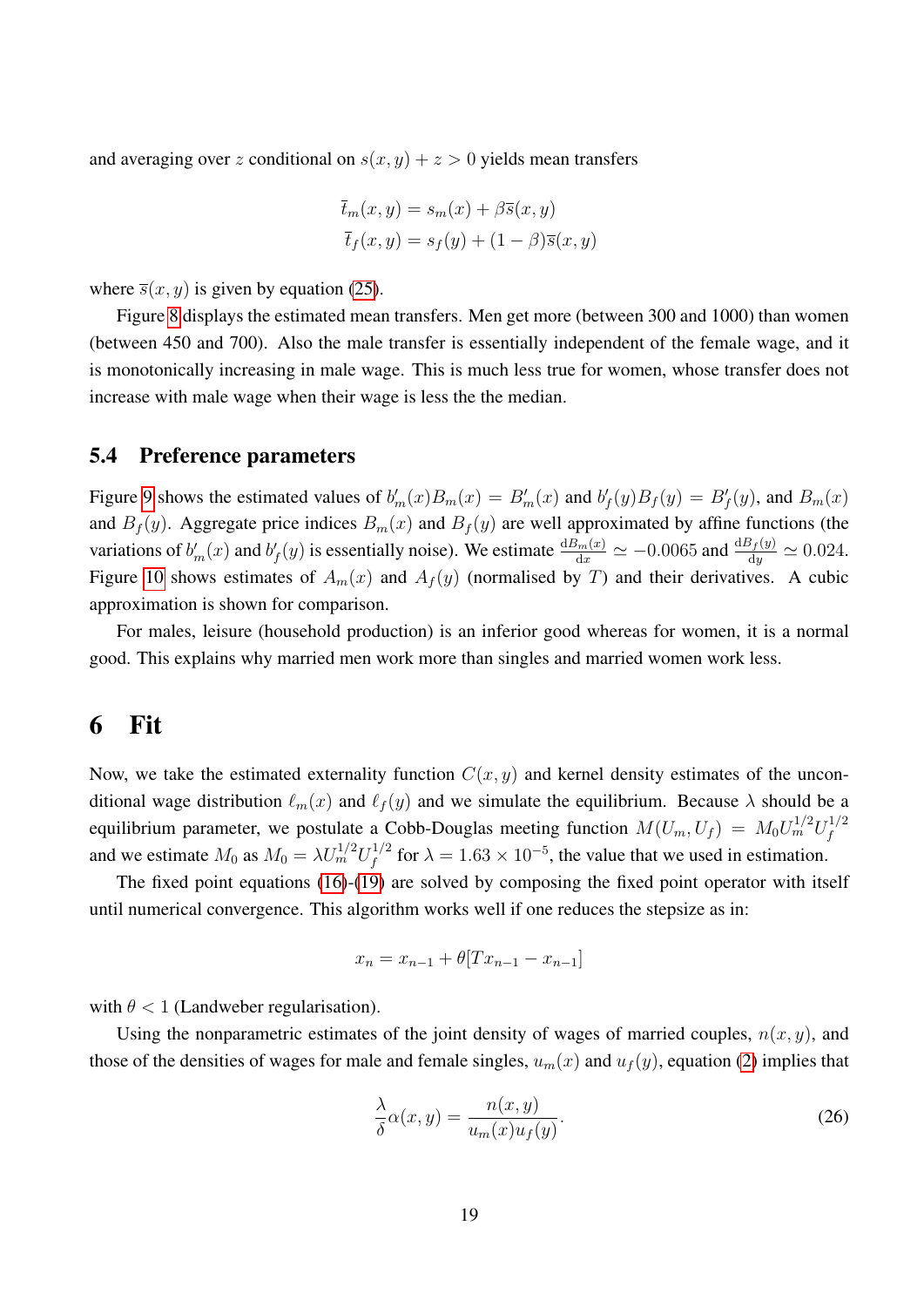

<span id="page-19-0"></span>Figure 7: Externalities - Function  $C(x, y)$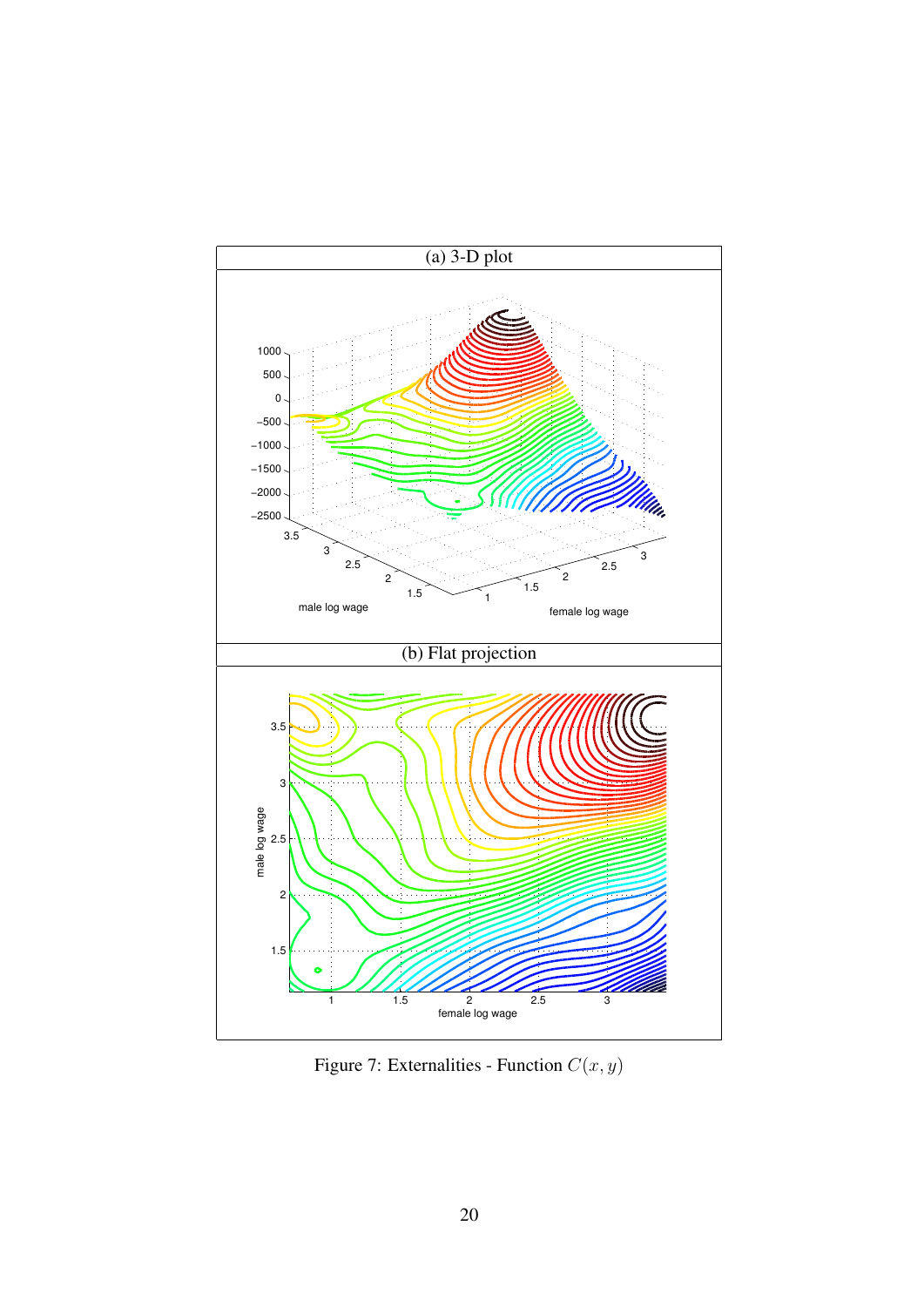

<span id="page-20-0"></span>Figure 8: Mean transfers

The model then predicts that  $u_m$  and  $u_f$  are fixed points of the system

$$
u_m(x) = \frac{\ell_m(x)}{1 + \frac{\lambda}{\delta} \int u_f(y) \alpha(x, y) \, dy}
$$

$$
u_f(y) = \frac{\ell_f(y)}{1 + \frac{\lambda}{\delta} \int u_m(x) \alpha(x, y) \, dx}
$$

We estimate  $U_m = 3340$  (instead of  $U_m = 3366$ ) and  $U_f = 5000$  (instead of  $U_f = 5104$ ). The estimation error is esentially due to the fact that kernel density estimates on a discrete grid do not exactly sum to one (see Section [\(7\)](#page-23-0). Figure [11](#page-23-1) shows that steady-state restrictions yield a good fit of the wage distributions. Finally, Figure [12](#page-24-0) shows the fit of conditional mean hours given own wage. The fit is also very good, thanks to the nonparametric estimation of  $b'_m$  and  $b'_f$ . Figures [13](#page-25-3) and [14](#page-26-0) show the corresponding fit for a cubic approximation of  $b'_m$ ,  $b'_f$ ,  $A_m$  and  $A_f$ . The fit is still satisfactory for densities (as for the matching function and the externality function) and slightly worse for mean hours.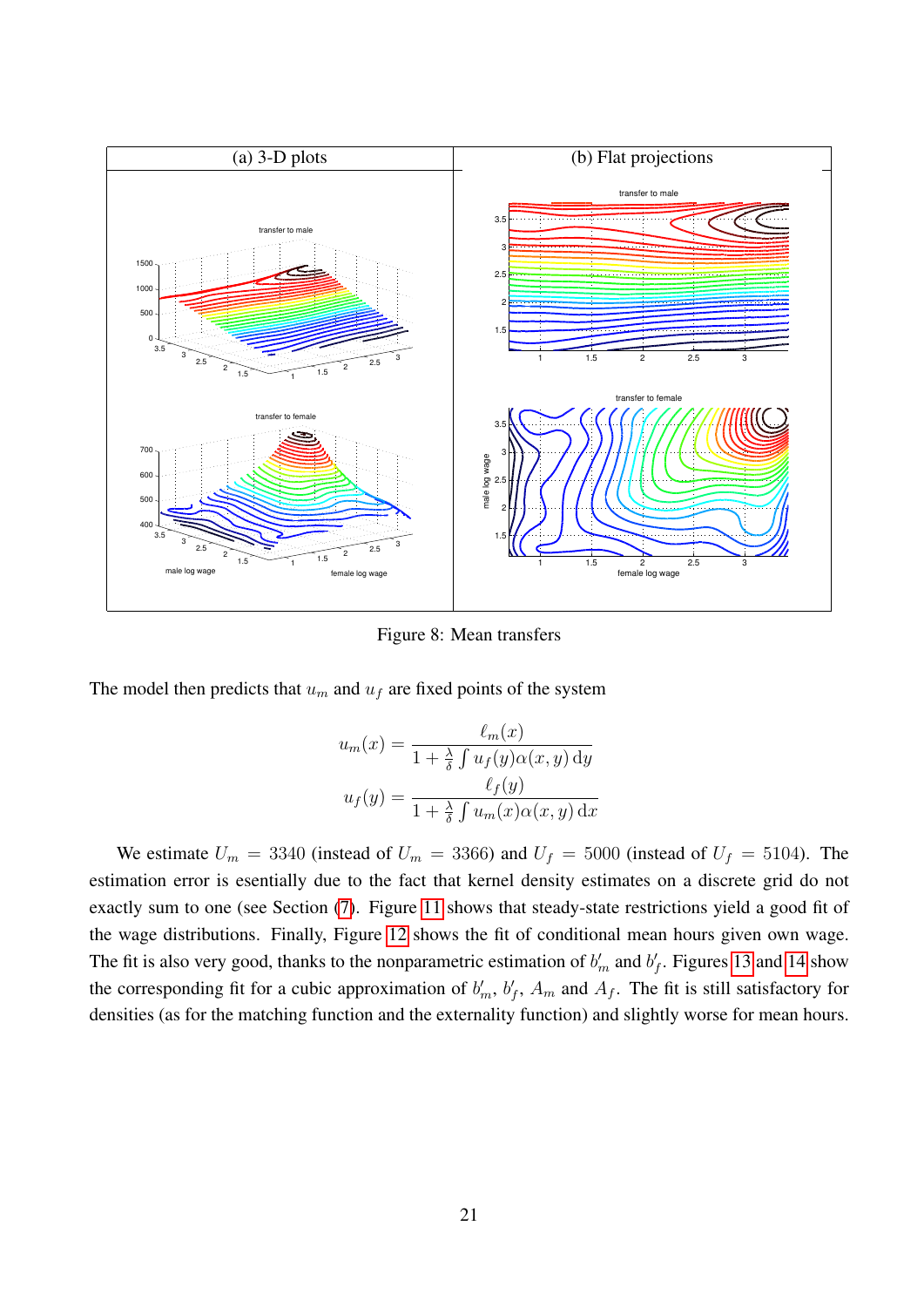

<span id="page-21-0"></span>Figure 9: Preference parameters - Income effect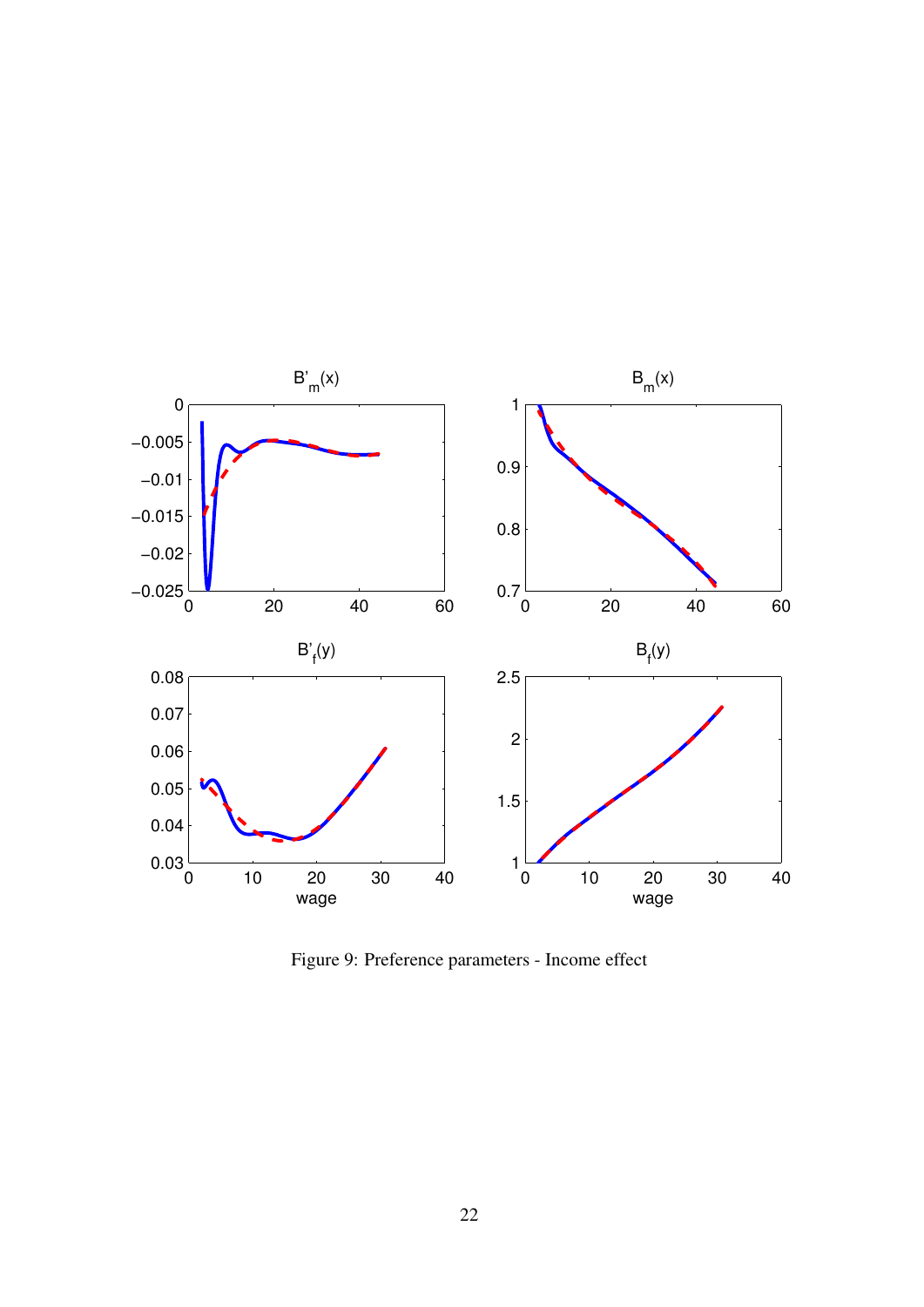

<span id="page-22-0"></span>Figure 10: Preference parameters - Minimum expenditure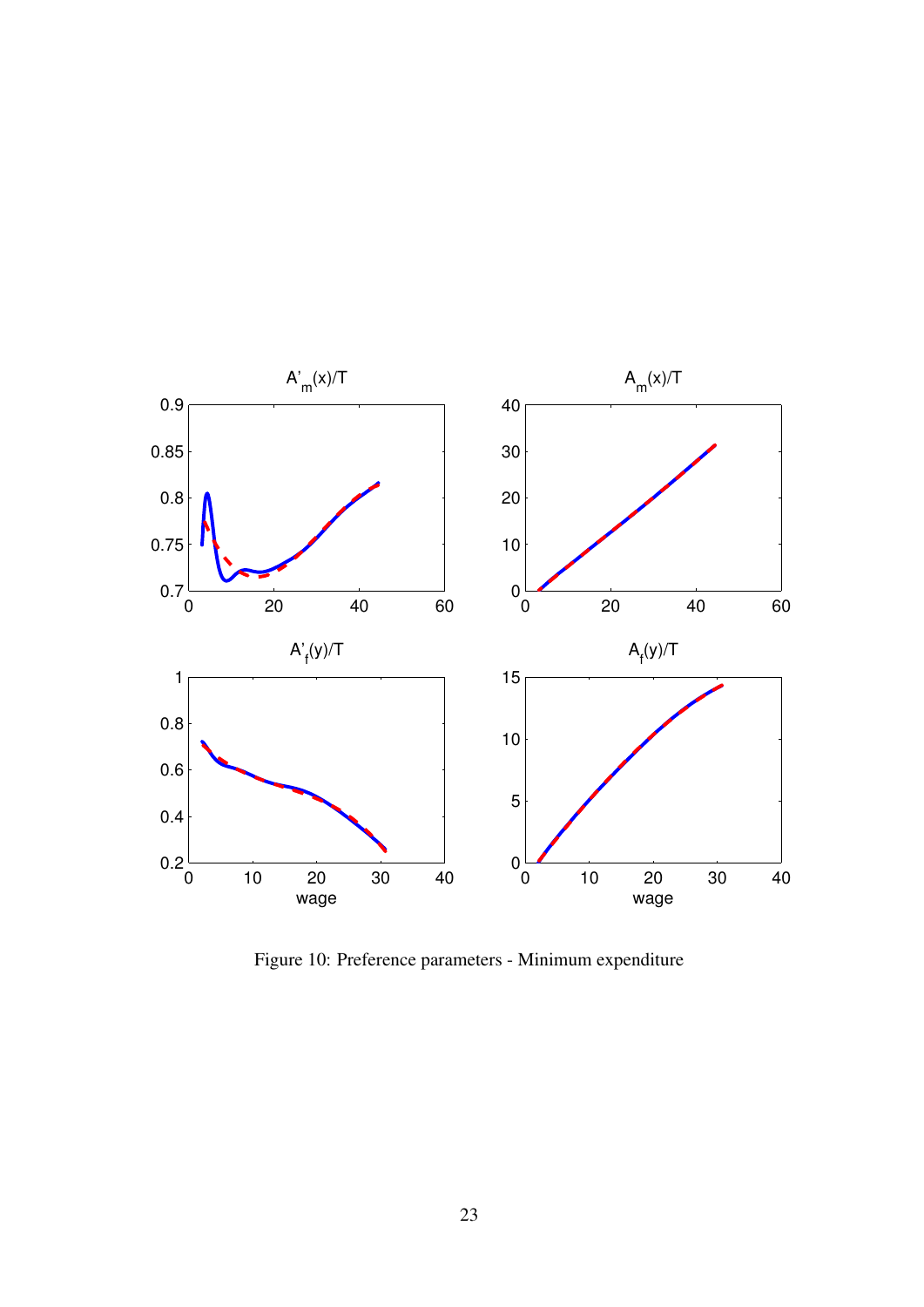

<span id="page-23-1"></span>Figure 11: Fit of wage densities for singles - Nonparametric estimation

## <span id="page-23-0"></span>7 Numerical details

We discretise the set of wages using Chebyshev points defined as

$$
x_j = \frac{x_{min} + x_{max}}{2} + \frac{x_{max} - x_{min}}{2} nodes_j
$$

where, for a grid of  $n + 1$  (non equally distant) nodes,

$$
nodes_j = \cos \frac{j\pi}{n}, \quad 0 \le j \le n.
$$

Choosing Chebyshev polynomials to approximate smooth functions on a compact is convenient, as we can then use the Clenshaw-Curtis quadrature to approximate the integrals in the fixed-point formulas. For example,

$$
\int f(x) dx \simeq \frac{x_{max} - x_{min}}{2} \sum_{j=0}^{n} w_j f(x_j)
$$

where weights  $w_j$  are easily and efficiently calculated using fast Fourier transform. The following MATLAB code can be used [\(Waldvogel, 2006\)](#page-27-3):

```
function [nodes, wcc] = cc(n)
```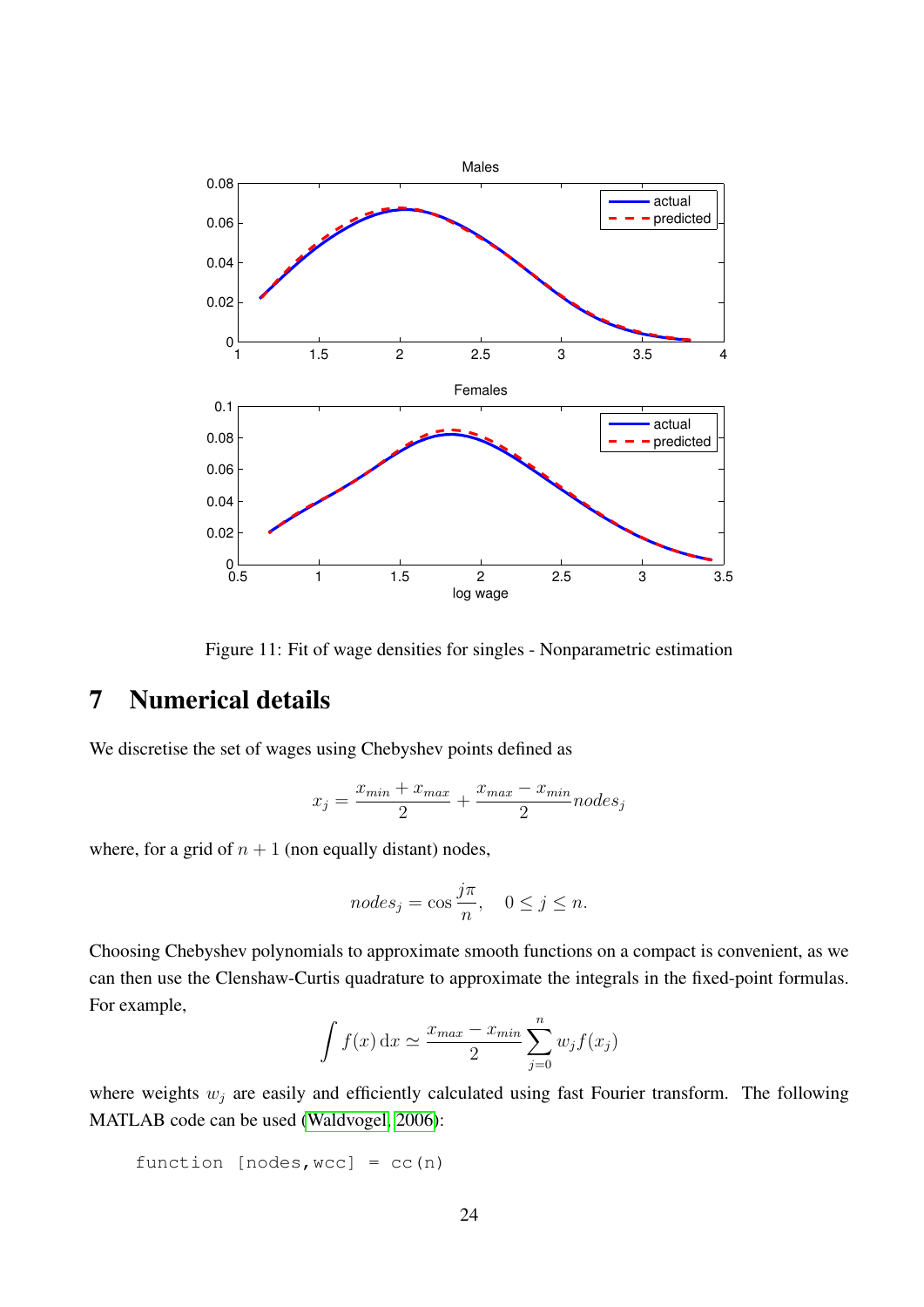

<span id="page-24-0"></span>Figure 12: Fit of conditional mean hours - Nonparametric estimation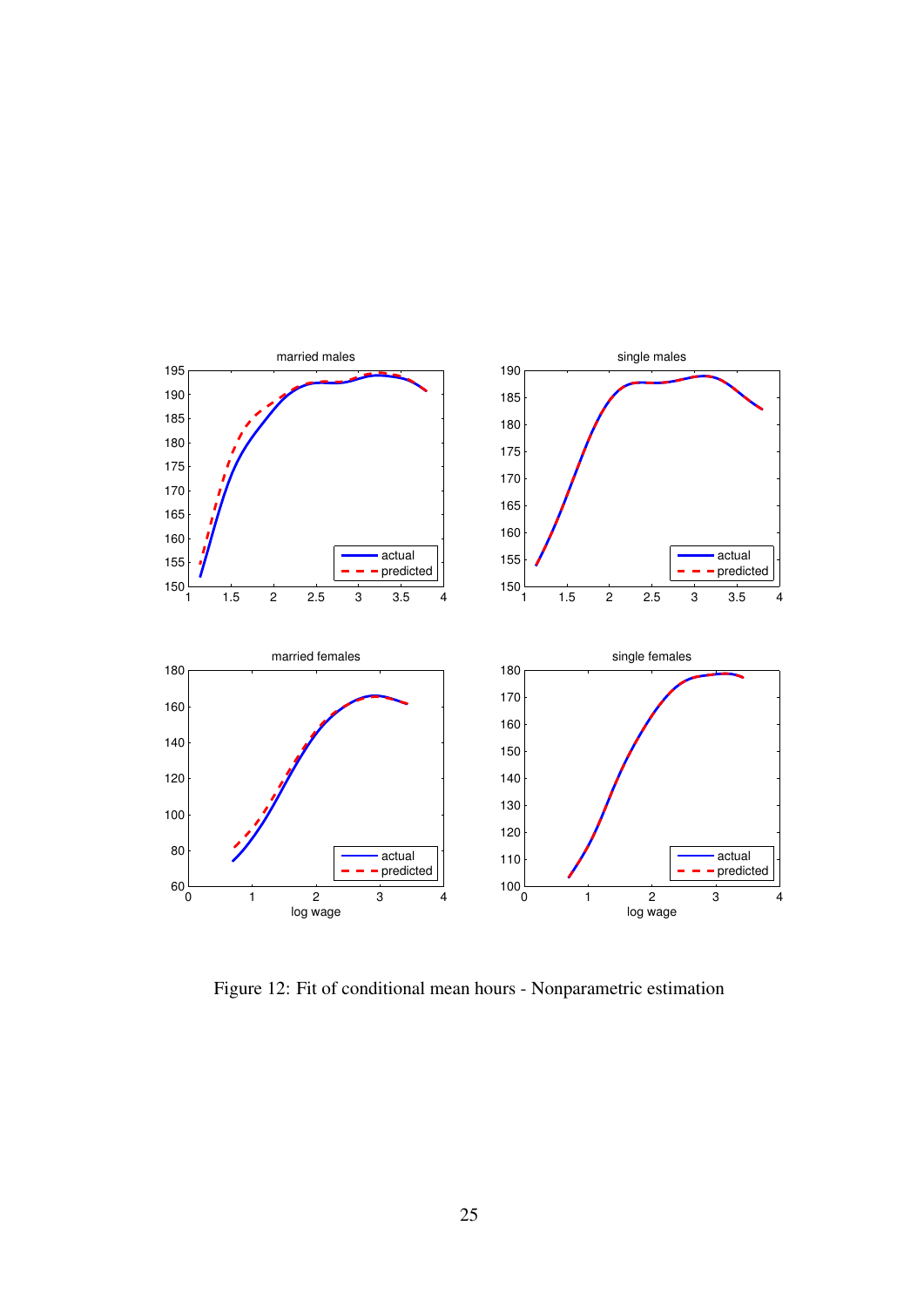

<span id="page-25-3"></span>Figure 13: Fit of wage densities for singles - Cubic approximation of A, B, C

```
nodes = cos(pi*(0:n)/n);N=[1:2:n-1]'; l=length(N); m=n-l;
v0=[2./N./(N-2); 1/N(end); zeros(m,1)];v2 = -v0(1:end-1) - v0(end:-1:2);q0 = -ones(n, 1); q0(1+1) = q0(1+1) + n; q0(1+m) = q0(1+m) + n;
g = g0/(n^2-1+mod(n,2)); wcc=real(ifft(v2+g));
wcc=[wcc;wcc(1)];
```
In practice we use  $n = 100$ .

## References

<span id="page-25-2"></span>BLUNDELL, R., P.-A. CHIAPPORI, T. MAGNAC, AND C. MEGHIR (2007): "Collective Labour Supply: Heterogeneity and Non-Participation," *Review of Economic Studies*, 74(2), 417–445.

<span id="page-25-0"></span>CHIAPPORI, P.-A. (1988): "Rational Household Labor Supply," *Econometrica*, 56(1), 63–90.

<span id="page-25-1"></span>(1992): "Collective Labor Supply and Welfare," *Journal of Political Economy*, 100(3), 437– 467.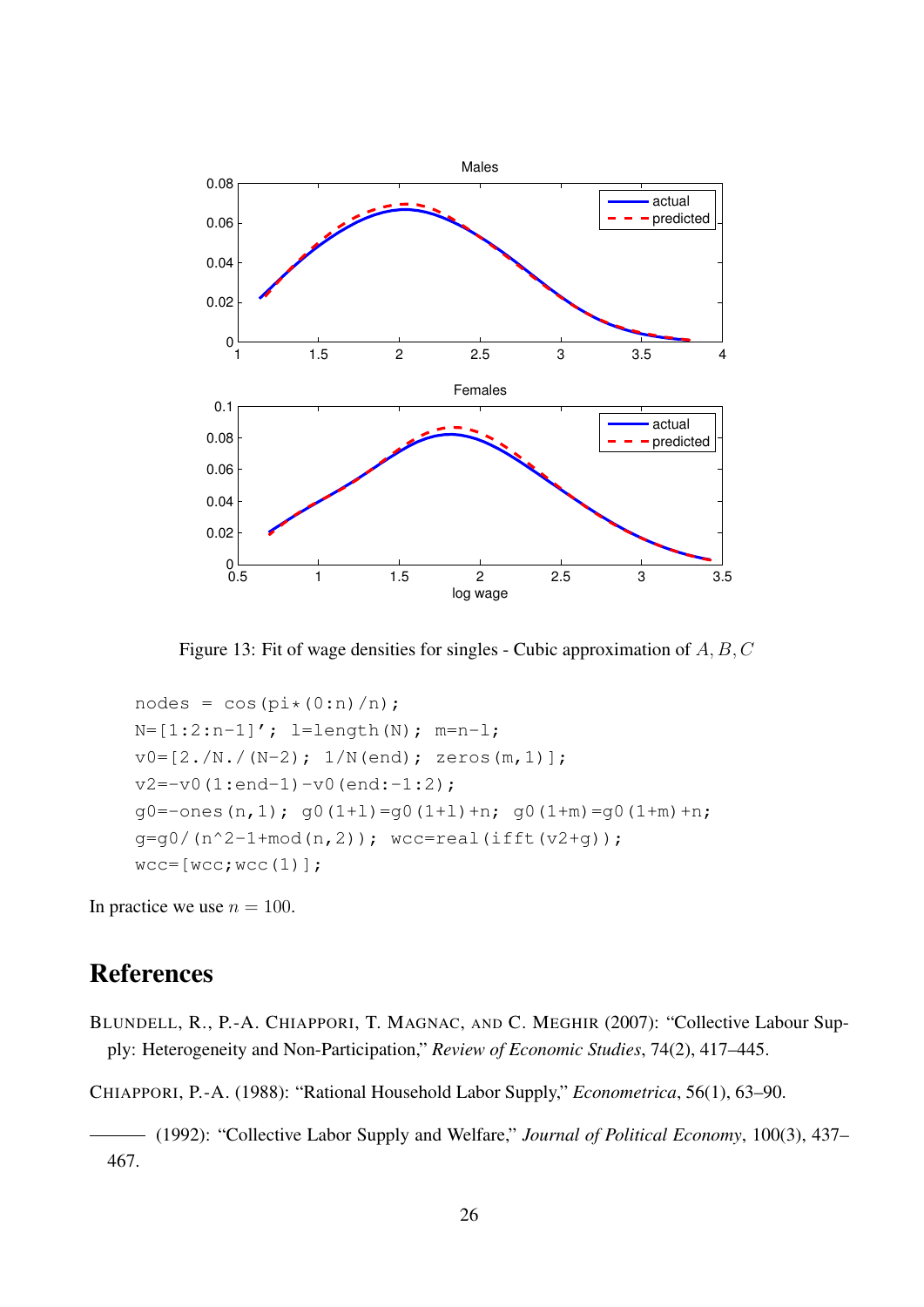

<span id="page-26-0"></span>Figure 14: Fit of conditional mean hours - Cubic approximation of A, B, C